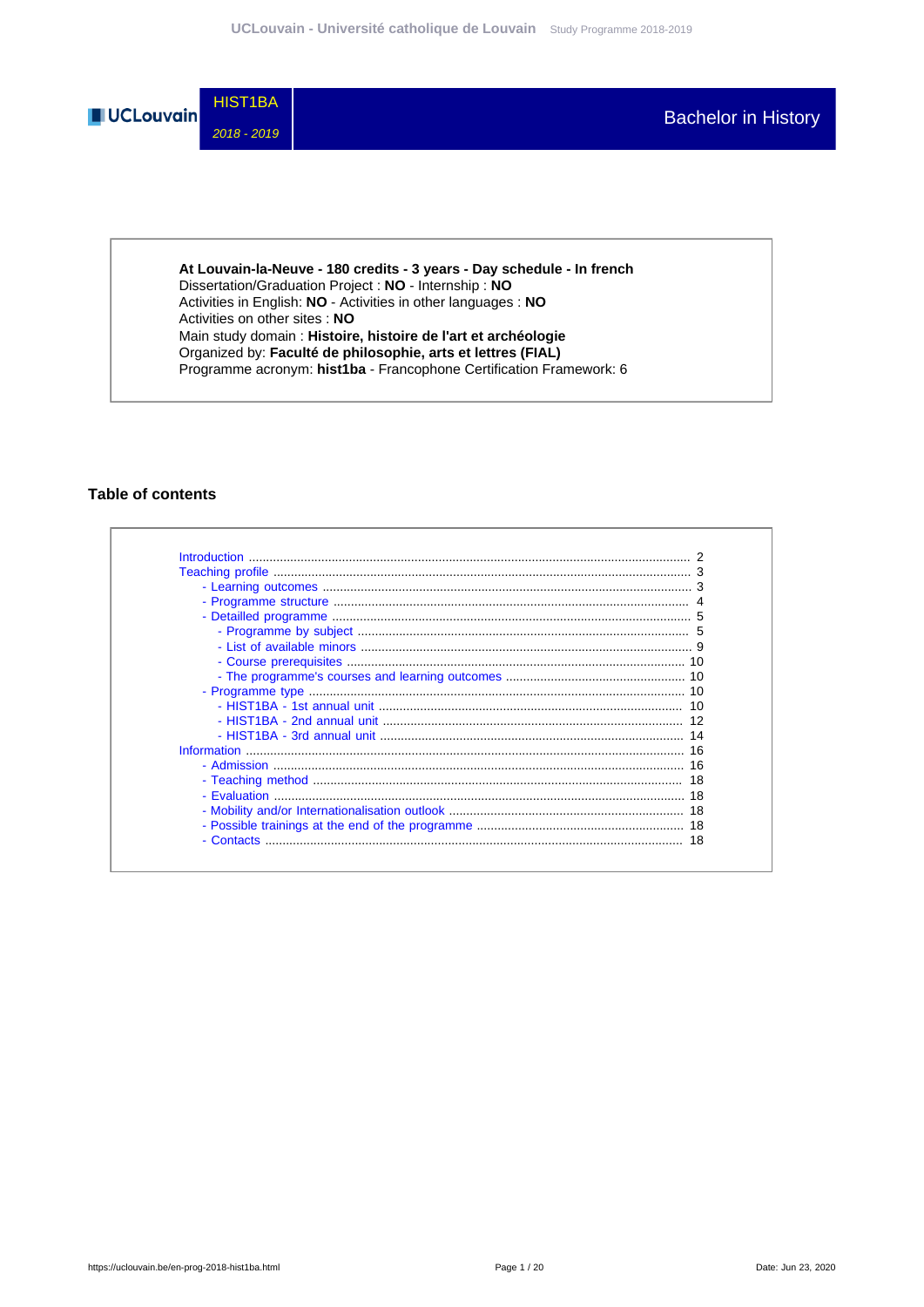# **HIST1BA - Introduction**

# <span id="page-1-0"></span>**Introduction**

#### **Introduction**

The historian is a specialist in the how the past relates to the present. But it is not enough to be curious and interested in the past to choose to study history. It requires learning methods of information and research : assembling documents and assessing them critically, organising data and putting them in their historical context, making a summary. History is of interest to people today: it helps them to understand and act in today's world.

By the end of the first cycle, you will have learnt how to

- set out a relevant research topic and establish the framework for a piece of history research ;
- implement a documentary research method in relation to a given question ;
- apply critical principles to the assembled documents;
- interpret the data and give them meaning ;
- summarise the results of your work and communicate them in writing and speaking.

#### **Your Profile**

You display curiosity about all human problems, a strong critical sense and a liking for precision and rigour; you like working in libraries and documentary research ; you can express yourself easily in both writing and speech in French; you are interested in philosophy, culture, art, literature and politics.

You are in principle well suited to studying history. Knowledge of languages is an advantage and good working methods will certainly help you to succeed.

#### **Your Future Job**

History develops reasoning, analysis, critical capacity, a sense of proportion and the ability to assemble documentation : these are all skills which are valued in various sectors of employment. Teaching, research, communication and the world of books all provide obvious openings. Other areas include the private sector (business, banking or insurance), tourism, government service, the sociocultural world and the voluntary sector.

The Bachelor's degree offers you

- training in humanities (historical criticism ; general training in philosophy, arts and letters : history, art and t civilisations, European literatures, methodology and practice of academic discourse, ancient and modern languages ;
- training in humanities : historical criticism, psychology, anthropology, philosophy, etc. ;
- knowledge of history : historical foundations of civilisation by period, transversal issues ;
- the ability to use a historian's tools : methods and techniques (criticism of sources, documentary research etc.), related disciplines (social and political economy for example) ;
- the ability to undertake a piece of historical research : practical work, seminars, etc.

At the end of the first cycle, you can take the Master's degree in History. It lasts two years and offers a wide range of specialisations.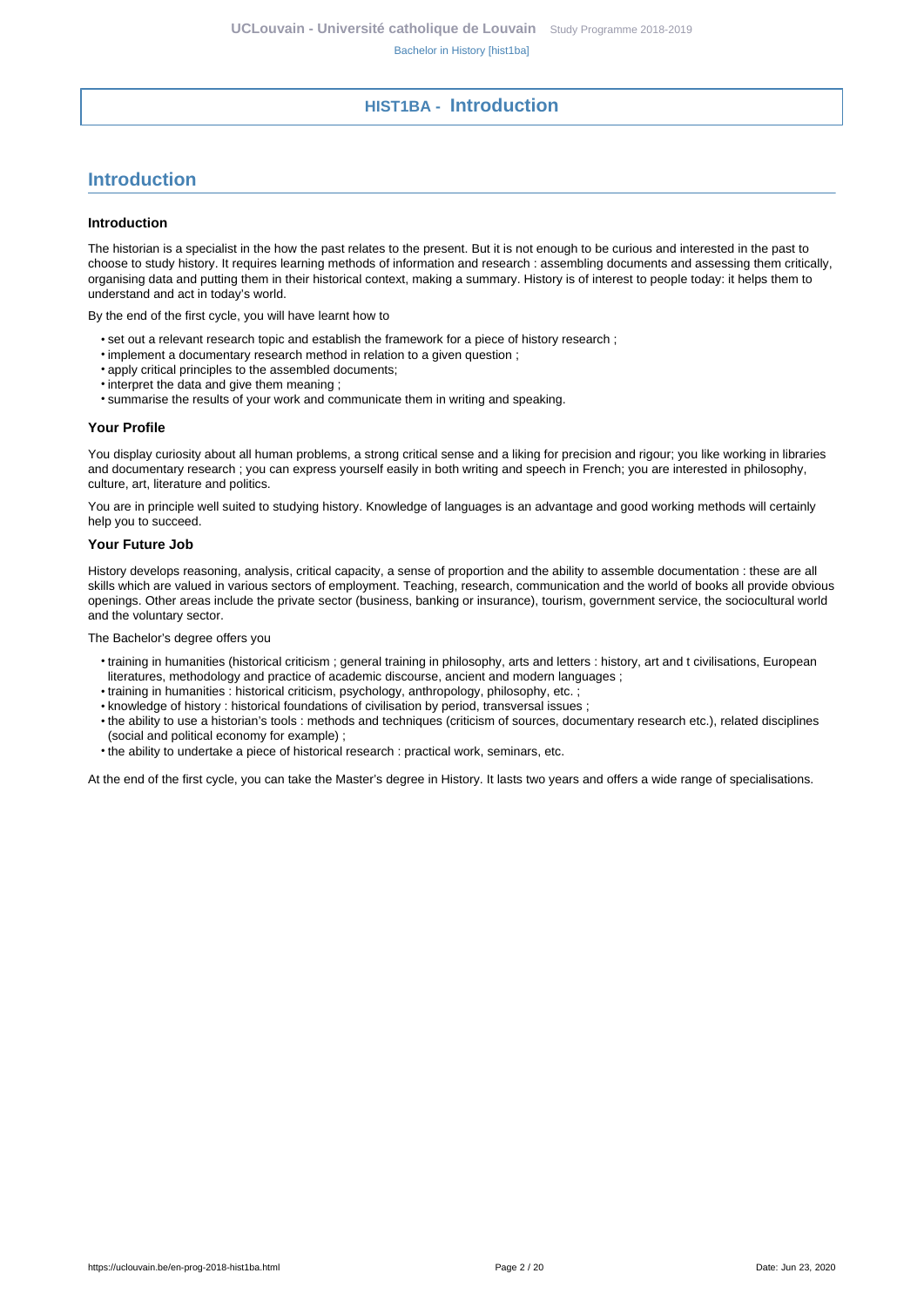# **HIST1BA - Teaching profile**

# <span id="page-2-1"></span><span id="page-2-0"></span>**Learning outcomes**

The Bachelor in History effectively prepares students for entry into a Master's degree in History so that, once they have successfully completed their Master's programme, they can "explain the full complexity of the history of man and societies that have preceded us, and their links with the present day".

Bachelor in History graduates will have acquired:

- a broad knowledge of the main frameworks of Western history, from antiquity to the present day, and how they fit into world history,

- preliminary insight into other fundamental disciplines to gain a better understanding of man and societies,

- a basic theoretical and practical knowledge of the research methods specific to history studies (information gathering; critical analysis and organization of the data collected; writing of a balanced synthesis).

Over the three years of the Bachelor's degree course, students will have demonstrated an increasing ability to work autonomously. They will have developed their own study project, which they will take with them to Master's level, where they will move increasingly towards specific areas related to their chosen field of specialization, with a view to devising their own personal and professional plan.

On successful completion of this programme, each student is able to :

#### **Specifically, graduates with a Bachelor in History , will:**

1. Demonstrate a knowledge and broad critical understanding of the main frameworks of Western history, from antiquity to the present day, and how they fit into world history.

1.1. Demonstrate a knowledge and critical understanding of the main frameworks of different periods in history (antiquity, the Middle Ages, the modern era, the contemporary period, present day).

1.2. Demonstrate a knowledge and critical understanding of the specific aspects of these different periods (political and institutional history; economic and social history; cultural and intellectual history; religious history).

1.3. Understand and be able to explain and analyse cross-cutting issues and/or adopt a broad approach, using their background knowledge of history where appropriate.

2. Maîtriser des connaissances et concepts de base d'autres disciplines, l'ouvrant à de grands courants de la pensée et de la culture occidentales ainsi qu'à d'autres sciences humaines et sociales (philosophie, histoire de l'art et archéologie, littératures, économie, anthropologie, …).

3. Have mastered the theoretical fundamentals of the methods specific to history studies and apply them to the particular topics the lecturers will have pre-defined and outlined (information gathering; critical evaluation of sources; critical analysis and organization of the data collected; writing of a balanced synthesis).

3.1 Draft the outlines of a topic and adapt it as their research progresses.

3.2 Gather together all the documents (sources and personal work [heuristics]), examining the sources to ensure they are valid and relevant to the research topic studied.

3.3 Conduct a critical analysis and evaluation of the documentation.

3.4 Use appropriate computer tools to organize and process the data and then interpret and define it.

3.5 Write an accurate, relevant synthesis (based on exercises, practical work and seminars).

3.6 Communicate the results of their research orally or in writing.

4. From an academic perspective, reflect on the development of history as a discipline (historiography) and on their own practices as budding historians.

5. Produce clear, structured and well-argued written and oral reports on history-related topics (information, thoughts, conclusions and knowledge).

6. Have attained a basic (vocabulary, morphology and syntax) or more advanced knowledge of an ancient or medieval language (Latin or Greek) and be able to understand, translate and grammatically analyse simple sentences and texts written in that language.

#### **As with all bachelors in the Faculty of Philosophy, Arts and Letters**

7. Have a fundamental understanding of the fields of philosophy, history, art history, archaeology and literature.

8. Be able to understand and write competently on academic topics.

9. Be responsible for their own learning: organize their own workload (prioritizing, anticipating and planning all their activities over time), take a step back to critically assess the knowledge they have gained, how they have gained it and the work they have produced, and take the initiative to gain new knowledge and learn other methods and skills.

10. Be able to use the subject-specific knowledge and skills they have acquired to open their minds to other cultures and develop a sense of social responsibility and a critical approach to themselves, society and knowledge.

11. Have written and spoken fluency in at least one modern language (English, Dutch or German) with the ability to communicate clearly, coherently and in a well-argued fashion on general topics and subjects relating to their field of study.

12. Demonstrate a critical understanding and in-depth knowledge of the discipline(s) of their chosen minor subject.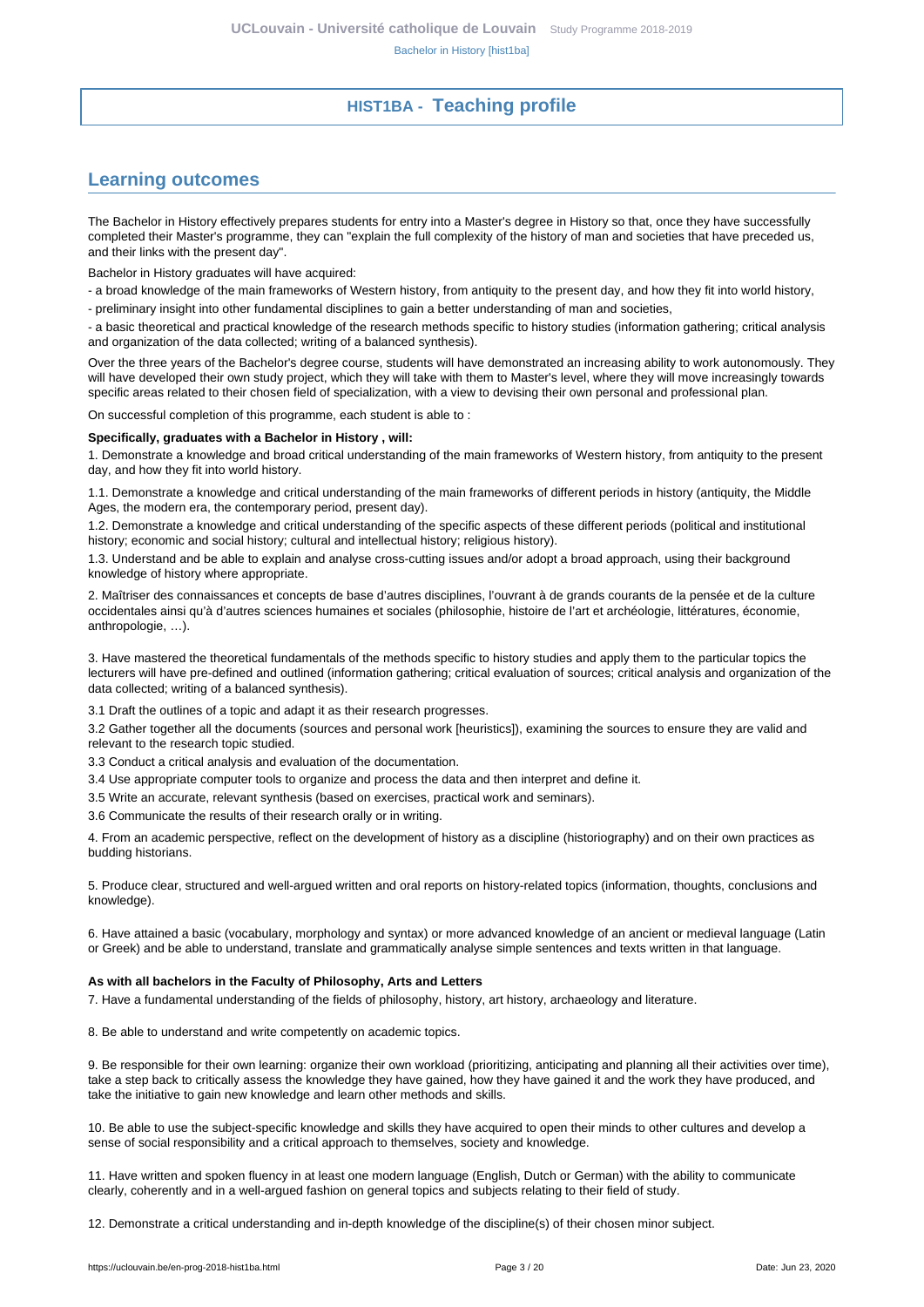11. Démontrer une connaissance et une compréhension critique de savoirs approfondis dans la (les) discipline(s) relative(s) à son choix de mineure.

# <span id="page-3-0"></span>**Programme structure**

The bachelor programme in History totals **180 credits over 3 blocks** (3 x 60 credits). It consists of a basic major syllabus of 150 credits and a minor syllabus of 30 credits (2 x 15 credits).

Three pivotal courses make up the 150 credits of the **major orientation** of the bachelor syllabus:

**(1)** introduction to the **human sciences** (historical criticism, arts and civilisations, European literature, analysis and practice of academic discourse, ancient and modern languages, philosophy, anthropology and psychology, logic and argumentation, social and political economy, religious sciences);

**(2)** introduction to the **historical periods** (Antiquity, Middle Ages, Modern Times, contemporary era) and the historical fields (political and institutional, social and economic, religious, cultural and intellectual elements);

**(3) methodological and disciplinary training** (heuristics, [documentary research], historiography, quantitative methods, practicals and seminars).

The first block of undergraduate studies starts with a term of general foundation courses common to all of the faculty's Bachelor's programmes. Students will be introduced to history, art history, literature and the art of academic discourse, providing them with a solid grounding.

They will also receive discipline-specific courses from the first term of Block 1. These will become their core courses in the second term of Block 1.

From Block 2, students continue their studies in their major subject and are also invited to choose a 30-credit minor with a view to broadening their intellectual and professional horizons. This minor can be selected from another faculty discipline or from another UCL faculty, subject to certain admission requirements set by the programme managers.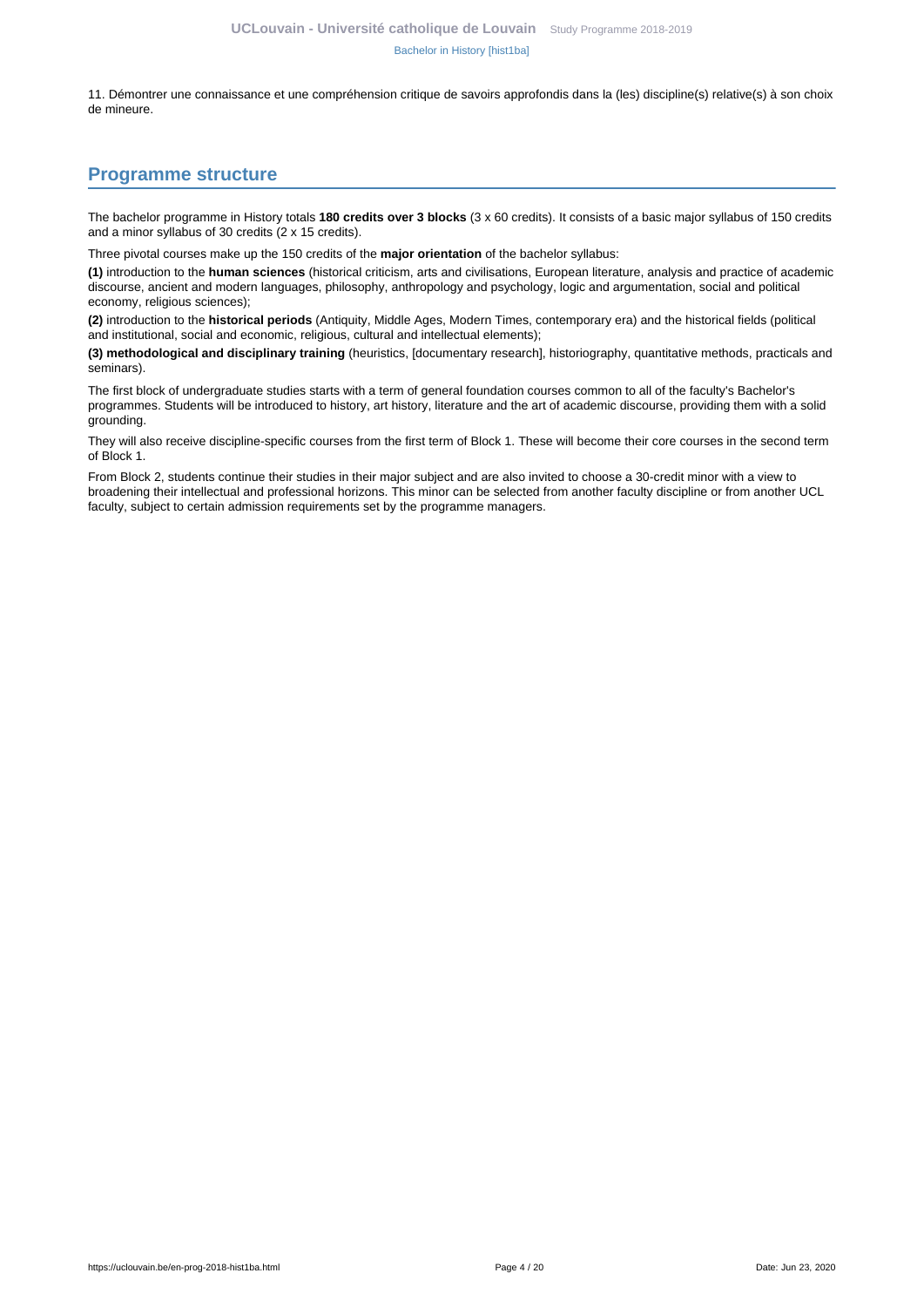# **HIST1BA Detailled programme**

# <span id="page-4-1"></span><span id="page-4-0"></span>**Programme by subject**

Note: Following the reform of Bachelors degree programmes in the Faculty, students who have already enrolled in 2017-2018 and gained at least 45 credits will take a transition programme. Further information is available on the Faculty intranet: https:// intranet.uclouvain.be/fr/myucl/facultes/fial/programmes-de-transition.html

#### **Major (150 credits)**

#### **General training (32 credits)**

Most of the general training courses in the first semester of the first year of the Bachelor¿s programme are common to all students in the Faculty of Philosophy, Arts and Letters. This makes it easier to change to another programme in the Faculty at the end of this semester.

| <b>O</b> LFIAL1130 | <b>Comparative Approach of European Literatures</b>                  | <b>Amaury Dehoux</b><br>Paul Deproost<br>Guido Latre<br>Hubert Roland (coord.)                | 30 <sub>h</sub> | 3 Credits | 1 <sub>q</sub> | $\mathbf{x}$              |          |              |
|--------------------|----------------------------------------------------------------------|-----------------------------------------------------------------------------------------------|-----------------|-----------|----------------|---------------------------|----------|--------------|
| O LFIAL1140        | Concepts of history of art, archaeology and musicology               | <b>Marco Cavalieri</b><br>Joël Roucloux<br><b>Brigitte Van Wymeersch</b>                      | 30 <sub>h</sub> | 3 Credits | 1 <sub>q</sub> | $\mathbf{x}$              |          |              |
| <b>O</b> LFIAL1155 | Introduction to History (Ancient, Medieval, Modern,<br>Contemporary) | Paul Bertrand (coord.)<br>Silvia Mostaccio<br>Françoise Van Haeperen<br>Laurence Van Ypersele | 45h             | 4 Credits | 1 <sub>q</sub> | $\boldsymbol{\mathsf{x}}$ |          |              |
| O LFIAL1190        | <b>Introduction to Philosophy</b>                                    | Jean-Michel Counet                                                                            | 45h             | 5 Credits | 1 <sub>q</sub> | $\mathsf{x}$              |          |              |
| O LFIAL1430        | <b>Critical Examination of Information and Critical Thinking</b>     | Jean Leclercq<br>Laurence Van Ypersele                                                        | $45h+10h$       | 5 Credits | 2q             | $\boldsymbol{\mathsf{x}}$ |          |              |
| <b>OLESPO2100</b>  | Political economy                                                    | Alain De Crombrugghe<br>de Picquendaele                                                       | $30h+15h$       | 5 Credits | 1 <sub>q</sub> |                           | <b>X</b> |              |
| O LHIST1340        | <b>Practice of History &amp; Social Sciences</b>                     | <b>Xavier Rousseaux</b>                                                                       | $15h+15h$       | 5 Credits | 2q             |                           |          | $\mathbf{x}$ |

#### **Religious sciences**

| One course from:       |                                                                       |                |     |           |                |              |
|------------------------|-----------------------------------------------------------------------|----------------|-----|-----------|----------------|--------------|
| <b>&amp; LTECO1210</b> | <b>Questions of Religious Sciences: Biblical Readings</b>             | Geert Van Oyen | 15h | 2 Credits | 1 <sub>a</sub> | $\mathbf{x}$ |
| <b>&amp; LTECO1220</b> | Questions of Religious Sciences: Reflections about Christian<br>Faith | Jean Leclercq  | 15h | 2 Credits | 1 <sub>a</sub> | $\mathbf{x}$ |
| <sup>3</sup> LTECO1230 | Questions of Religious Sciences: Questions about Ethics               | Serge Maucg    | 15h | 2 Credits | 2 <sub>a</sub> | $\mathbf{x}$ |

#### **Introduction to the discipline (15 credits)**

| O LHIST1140 | <b>General heuristics</b>                      | <b>Paul Bertrand</b>                                                                         | 22.5h<br>$+15h$ | 6 Credits | 1q             | $\mathbf x$  |  |
|-------------|------------------------------------------------|----------------------------------------------------------------------------------------------|-----------------|-----------|----------------|--------------|--|
| O LHIST1130 | Exercises on questions in history              | <b>Vincent Dujardin</b><br>Marie Van Eeckenrode<br><i>(compensates)</i><br>Vincent Dujardin) | 30 <sub>h</sub> | 6 Credits | 2q             | $\mathbf{x}$ |  |
| O LFIAL1156 | <b>Computer Applications in the Humanities</b> | <b>Aurore François</b>                                                                       | $15h+15h$       | 3 Credits | 1 <sub>a</sub> | $\mathsf{x}$ |  |

#### **Getting to know history (40 credits)**

| <b>O LHIST1160</b> | Introduction to the institutions of Belgium | Jonas Campion | 22.5h 5 Credits 2g X |  |  |
|--------------------|---------------------------------------------|---------------|----------------------|--|--|

Year 1 2 3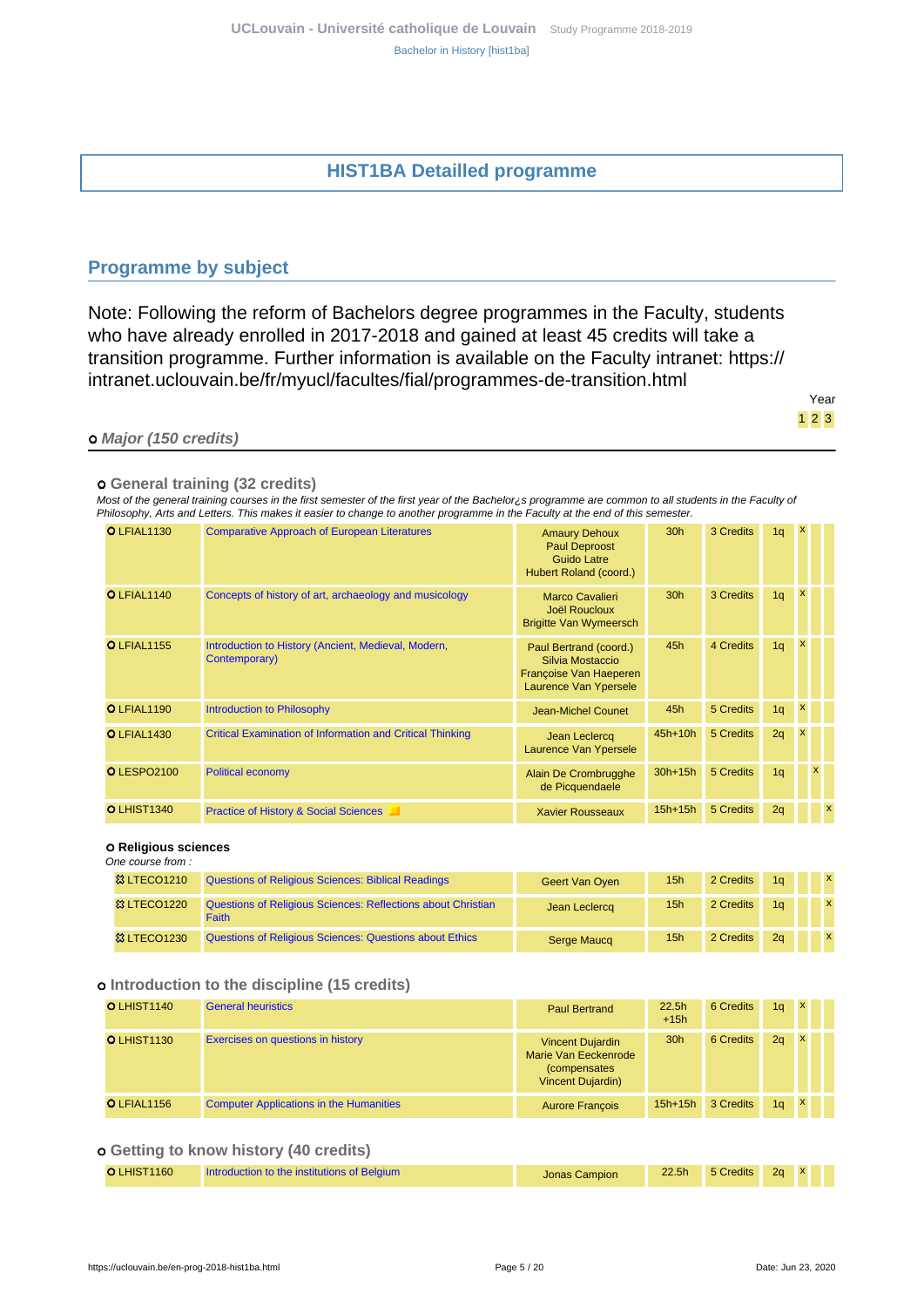### **UCLouvain - Université catholique de Louvain** [Study Programme 2018-2019](https://uclouvain.be/en/study-programme) [Bachelor in History \[hist1ba\]](https://uclouvain.be/en-prog-2018-hist1ba.html)

|                    |                                           |                                                                                                |       |           |    |              | Year         |              |
|--------------------|-------------------------------------------|------------------------------------------------------------------------------------------------|-------|-----------|----|--------------|--------------|--------------|
|                    |                                           |                                                                                                |       |           |    | 123          |              |              |
| O LFIAL1421        | <b>Antiquity History</b>                  | <b>Christophe Flament</b><br>(compensates Françoise<br>Van Haeperen)<br>Françoise Van Haeperen | 22.5h | 5 Credits | 2q | $\mathbf{x}$ |              |              |
| O LFIAL1422        | <b>Middle Ages History</b>                | <b>Gilles Lecuppre</b>                                                                         | 22.5h | 5 Credits | 2q | $\mathbf{x}$ |              |              |
| <b>O</b> LFIAL1423 | Modern Times History                      | Silvia Mostaccio                                                                               | 22.5h | 5 Credits | 2q |              | $\mathbf{x}$ |              |
| O LFIAL1424        | Contemporary Period History               | Laurence Van Ypersele                                                                          | 22.5h | 5 Credits | 2q |              | $\mathbf{x}$ |              |
| <b>O LHIST1334</b> | Questions of history: contemporary period | <b>Emmanuel Debruyne</b>                                                                       | 22.5h | 5 Credits | 2q |              |              | $\mathbf{x}$ |

#### **Deux cours à choisir parmi :**

| <b>83 LHIST1331</b>     | Questions of Ancient History                              | <b>Christophe Flament</b><br>Françoise Van<br>Haeperen (coord.)                                         | 30 <sub>h</sub>   | 5 Credits | 1 <sub>q</sub> | $\boldsymbol{\mathsf{x}}$ |
|-------------------------|-----------------------------------------------------------|---------------------------------------------------------------------------------------------------------|-------------------|-----------|----------------|---------------------------|
| <b>&amp;3 LHIST1332</b> | <b>Questions of Medieval History</b>                      | <b>Gilles Lecuppre</b><br>Marie Van Eeckenrode<br><i>(compensates)</i><br>Gilles Lecuppre)              | 22.5 <sub>h</sub> | 5 Credits | 2q             | $\boldsymbol{\mathsf{x}}$ |
| <b>83 LHIST1333</b>     | Questions of Modern History                               | <b>Gilles Lecuppre</b><br>Marie Van Eeckenrode<br>(compensates<br>Gilles Lecuppre)                      | 22.5 <sub>h</sub> | 5 Credits | 1 <sub>q</sub> | $\boldsymbol{\mathsf{x}}$ |
| <b>83 LHIST1310</b>     | Medieval and modern paleography                           | <b>Baudouin Van</b><br>den Abeele                                                                       | 15 <sub>h</sub>   | 5 Credits | 1 <sub>q</sub> | X                         |
| <b>83 LHIST1400</b>     | History and Images : a critical approach                  | <b>Baudouin Van</b><br>den Abeele<br>Laurence Van<br>Ypersele (coord.)<br>Geneviève<br>Warland (coord.) | 22.5 <sub>h</sub> | 5 Credits | 2q             | $\boldsymbol{\mathsf{x}}$ |
| <b>&amp;3 LHIST1420</b> | Introduction to Cultural History and Anthropology         | <b>Caroline Sappia</b>                                                                                  | 22.5h             | 5 Credits | 1q             | $\boldsymbol{\mathsf{x}}$ |
| <b>&amp; LECGE1121</b>  | <b>Economic and Social History</b>                        | <b>Emmanuel Debruyne</b>                                                                                | 30h               | 5 Credits | 1q             | $\boldsymbol{\mathsf{x}}$ |
| <b>&amp; LFIAL1180</b>  | <b>Begining Latin</b>                                     | <b>Alain Meurant</b>                                                                                    | 30h+30h           | 5 Credits | 1q             | X                         |
| <b>83 LFIAL1280</b>     | Auteurs latins : prose                                    | <b>Paul Deproost</b>                                                                                    | 30h               | 5 Credits | 1q $\oplus$    | $\boldsymbol{\mathsf{x}}$ |
| <b>83 LFIAL1281</b>     | Auteurs latins : poésie                                   | <b>Paul Deproost</b>                                                                                    | 30h               | 5 Credits | 1q             | $\boldsymbol{\mathsf{x}}$ |
| <b>83 LFIAL1770</b>     | <b>Beginning Greek</b>                                    | <b>Claude Obsomer</b>                                                                                   | $30h+30h$         | 5 Credits | 1q             | $\boldsymbol{\mathsf{x}}$ |
| <b>&amp; LROM1230</b>   | Examination of Medieval Texts: from Latin to Old French   | Mattia Cavagna                                                                                          | $30h + 7.5h$      | 5 Credits | 2q             | $\boldsymbol{\mathsf{x}}$ |
| <b>&amp;3 LROM1330</b>  | <b>Critical analysis of Medieval Texts: Middle French</b> | Mattia Cavagna                                                                                          | 30 <sub>h</sub>   | 5 Credits | 1q             | $\boldsymbol{\mathsf{x}}$ |
| <sup>33</sup> LRELI1251 | <b>History of Christianity: Antiquity</b>                 | <b>Jean-Marie Auwers</b>                                                                                | 30h               | 5 Credits | 1q             | X                         |
| <b>&amp;3 LRELI1252</b> | <b>History of Christianity: Modern Times</b>              | Jean-Pascal Gay                                                                                         | 30h               | 5 Credits | $1q \oplus$    | $\boldsymbol{\mathsf{x}}$ |
| <b>&amp; LRELI1253</b>  | <b>History of Christianity: Middle Ages</b>               | <b>Paul Bertrand</b>                                                                                    | 30 <sub>h</sub>   | 5 Credits | 2q             | $\overline{\mathsf{x}}$   |

# **Making History - Theory and Application of Theory (40 credits)**

| <b>O</b> LHIST1241 | Specialized heuristics and exercises on questions of history :<br>antiquity               | Françoise Van Haeperen  | $15h+15h$ | 4 Credits | 1 <sub>q</sub> | <b>X</b>     |
|--------------------|-------------------------------------------------------------------------------------------|-------------------------|-----------|-----------|----------------|--------------|
| <b>O</b> LHIST1242 | Specialized heuristics and exercises on questions of history :<br>the Middle Ages         | <b>Paul Bertrand</b>    | $15h+15h$ | 4 Credits | 1 <sub>q</sub> | <b>X</b>     |
| <b>O</b> LHIST1243 | Specialized heuristics and exercises on questions of history :<br>modern times            | Silvia Mostaccio        | $15h+15h$ | 4 Credits | 2q             | x            |
| <b>O</b> LHIST1244 | Specialized heuristics and exercises on questions of history :<br>the contemporary period | <b>Vincent Dujardin</b> | $15h+15h$ | 4 Credits | 2q             | <b>X</b>     |
| <b>OLHIST1211</b>  | <b>Historiography</b>                                                                     | Geneviève Warland       | 22.5h     | 4 Credits | 2q             | <b>X</b>     |
| <b>O LHIST1320</b> | Quantitative methods in studying history                                                  | <b>Aurore François</b>  | 22.5h     | 5 Credits | 1 <sub>q</sub> | $\mathsf{x}$ |

#### **Seminars (15 credits)**

Students should choose a major seminar (8 credits) and a minor seminar (7 credits). The same period may only be chosen once.

| <b>&amp; LHIST1391</b> | Seminar: Antiquity       | Françoise Van Haeperen                    | 22.5h | 8 Credits | 1a             |  |
|------------------------|--------------------------|-------------------------------------------|-------|-----------|----------------|--|
| <b>83 LHIST1392</b>    | Seminar: the Middle Ages | Paul Bertrand (coord.)<br>Gilles Lecuppre | 22.5h | 8 Credits | 1 <sub>a</sub> |  |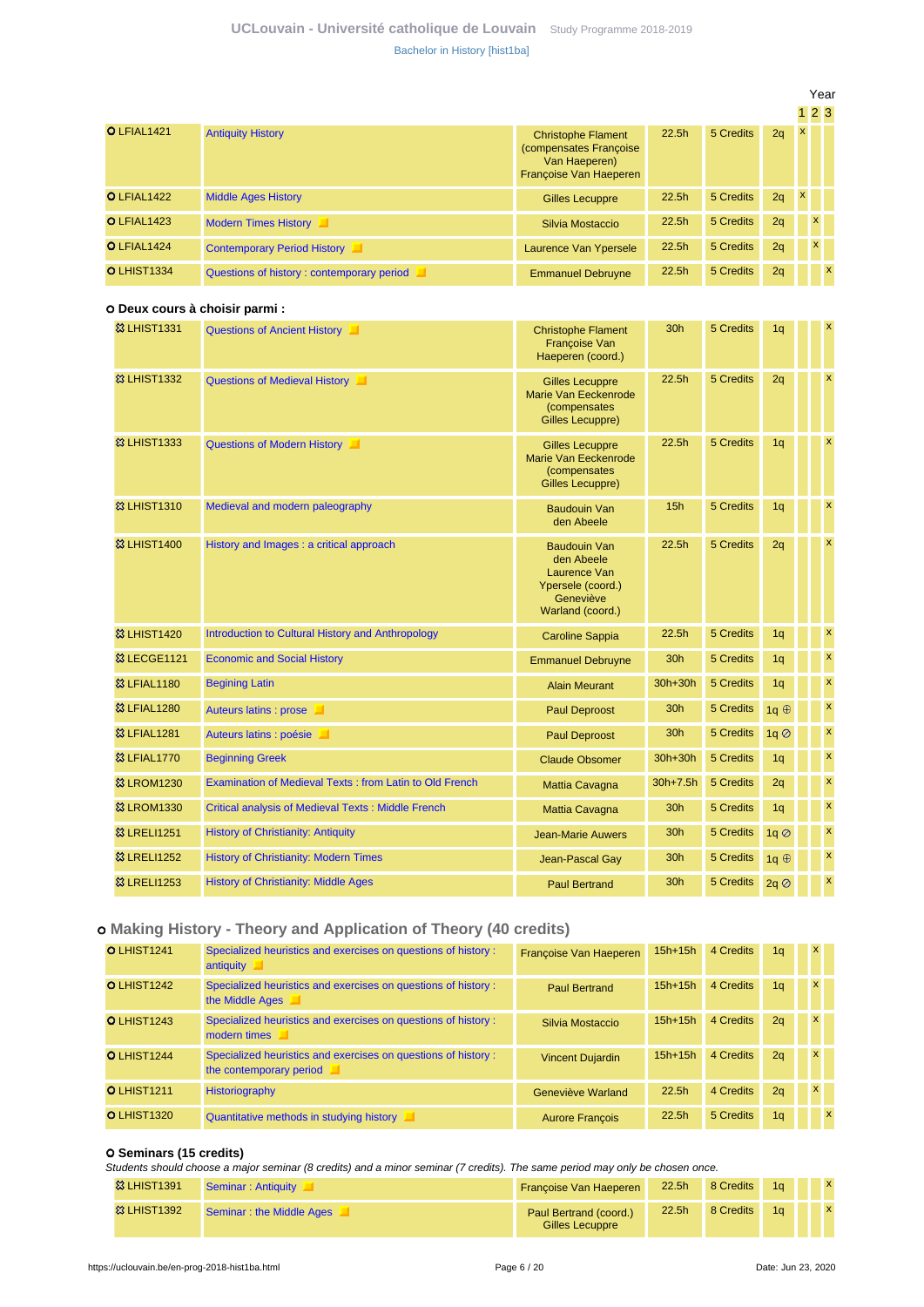|                          |                                                        |                                                                                                |                   |                  |                | Yeaı<br>23 |                           |
|--------------------------|--------------------------------------------------------|------------------------------------------------------------------------------------------------|-------------------|------------------|----------------|------------|---------------------------|
| <b>&amp;3 LHIST1393</b>  | Seminar: Early modern times                            | <b>Gilles Lecuppre</b><br>Silvia Mostaccio (coord.)                                            | 22.5h             | 8 Credits        | 1 <sub>q</sub> |            | $\boldsymbol{\mathsf{x}}$ |
| <b>&amp;3 LHIST1394</b>  | Seminar: the contemporary period                       | Laurence Van Ypersele                                                                          | 22.5h             | 8 Credits        | 1q             |            |                           |
| <b>&amp;3 LHIST1395</b>  | Seminar: Contemporary Period (International Relations) | <b>Vincent Delcorps</b><br>(compensates<br><b>Vincent Dujardin)</b><br><b>Vincent Dujardin</b> | 22.5h             | 8 Credits        | 2q             |            | $\boldsymbol{\mathsf{x}}$ |
| <b>&amp;3 LHIST1391A</b> | Seminar: Antiquity - PARTIM                            | Françoise Van Haeperen                                                                         | 22.5 <sub>h</sub> | <b>7 Credits</b> | 1 <sub>q</sub> |            | $\boldsymbol{\mathsf{x}}$ |
| 83 LHIST1392A            | Seminar: Seminar: the Middle Ages - PARTIM             | <b>Paul Bertrand</b><br><b>Gilles Lecuppre</b>                                                 | 22.5h             | <b>7 Credits</b> | 1 <sub>q</sub> |            | $\boldsymbol{\mathsf{x}}$ |
| <b>&amp;3 LHIST1393A</b> | Seminar: Early modern times - PARTIM                   | <b>Gilles Lecuppre</b><br>Silvia Mostaccio                                                     | 22.5h             | <b>7 Credits</b> | 1 <sub>q</sub> |            | $\boldsymbol{\mathsf{x}}$ |
| 83 LHIST1394A            | Seminar: Cont period - PARTIM                          | Laurence Van Ypersele                                                                          | 22.5h             | <b>7 Credits</b> | 1q             |            | $\boldsymbol{\mathsf{x}}$ |
| <b>83 LHIST1395A</b>     | Seminar: the contemporary period PARTIM                | <b>Vincent Delcorps</b>                                                                        | 22.5h             | <b>7 Credits</b> | 2q             |            | $\boldsymbol{\mathsf{x}}$ |

#### **Making History - Additional module (5 credits)**

Students must choose one course

| <b>&amp;3 LHIST1400</b> | History and Images: a critical approach                   | <b>Baudouin Van</b><br>den Abeele<br>Laurence Van<br>Ypersele (coord.)<br>Geneviève<br>Warland (coord.) | 22.5 <sub>h</sub> | 5 Credits | 2q             | <b>X</b>     |  |
|-------------------------|-----------------------------------------------------------|---------------------------------------------------------------------------------------------------------|-------------------|-----------|----------------|--------------|--|
| <b>&amp; LHIST1420</b>  | Introduction to Cultural History and Anthropology         | <b>Caroline Sappia</b>                                                                                  | 22.5 <sub>h</sub> | 5 Credits | 1 <sub>q</sub> | $\mathsf{x}$ |  |
| <b>&amp;3 LFIAL1180</b> | <b>Begining Latin</b>                                     | <b>Alain Meurant</b>                                                                                    | $30h+30h$         | 5 Credits | 1 <sub>q</sub> | x.           |  |
| <b>&amp;3 LFIAL1280</b> | <b>Auteurs latins : prose</b>                             | <b>Paul Deproost</b>                                                                                    | 30h               | 5 Credits | 1q $oplus$     | x            |  |
| <b>&amp; LFIAL1281</b>  | Auteurs latins : poésie                                   | <b>Paul Deproost</b>                                                                                    | 30 <sub>h</sub>   | 5 Credits | 1q             | x            |  |
| <b>&amp;3 LFIAL1770</b> | <b>Beginning Greek</b>                                    | Claude Obsomer                                                                                          | $30h+30h$         | 5 Credits | 1q             | x.           |  |
| <b>&amp;3 LROM1230</b>  | Examination of Medieval Texts: from Latin to Old French   | <b>Mattia Cavagna</b>                                                                                   | $30h+7.5h$        | 5 Credits | 2q             | X.           |  |
| <b>&amp; LROM1330</b>   | <b>Critical analysis of Medieval Texts: Middle French</b> | <b>Mattia Cavagna</b>                                                                                   | 30 <sub>h</sub>   | 5 Credits | 1q             | <b>X</b>     |  |

### **Modern and ancient languages (10 credits)**

#### **Modern languages**

The student will follow one of the four following courses :

| <b>&amp; LNEER1111</b>  | Dutch language and culture  | <b>Katrien De</b><br>Rycke (coord.)                                                                                                                                              | 60h       | 5 Credits | $1 +$<br>2q | X            |  |
|-------------------------|-----------------------------|----------------------------------------------------------------------------------------------------------------------------------------------------------------------------------|-----------|-----------|-------------|--------------|--|
| <b>&amp; LNEER1730</b>  | Dutch language              | Hilde Bosmans (coord.)<br><b>Katrien De Rycke</b>                                                                                                                                | 60h       | 5 Credits | 1q          | $\mathsf{x}$ |  |
| <b>&amp;3 LALLE1710</b> | German language             | Caroline Klein (coord.)                                                                                                                                                          | $30h+30h$ | 5 Credits | 1q          | $\mathbf{x}$ |  |
| <b>&amp;3 LANGL1111</b> | English: Language & Culture | <b>Estelle Dagneaux</b><br>(coord.)<br>Céline Gouverneur<br><b>Claudine Grommersch</b><br><b>Ariane Halleux</b><br>(compensates)<br>Céline Gouverneur)<br><b>Brigitte Loosen</b> | 45h       | 5 Credits | $1 +$<br>2q | x            |  |

#### **Ancient languages**

Students must take one of the following courses : (LFIAL1770 and LFIAL1181 are open to students who have either studied Latin for four hours per week during the last four years of secondary education or pass an assessment test at the beginning of the year. LFIAL1180 is open to all).

| <b>83 LFIAL1180</b>    | <b>Begining Latin</b>  | <b>Alain Meurant</b>                                                     | $30h+30h$ | 5 Credits | $1q \times$    |              |  |
|------------------------|------------------------|--------------------------------------------------------------------------|-----------|-----------|----------------|--------------|--|
| <b>83 LFIAL1181</b>    | <b>Auteurs latins</b>  | Eric Delaissé<br><i>(compensates)</i><br>Paul Deproost)<br>Paul Deproost | $30h+15h$ | 5 Credits | 1q             | $\mathbf{X}$ |  |
| <sup>3</sup> LFIAL1770 | <b>Beginning Greek</b> | <b>Claude Obsomer</b>                                                    | $30h+30h$ | 5 Credits | 1 <sub>a</sub> | $\mathbf{X}$ |  |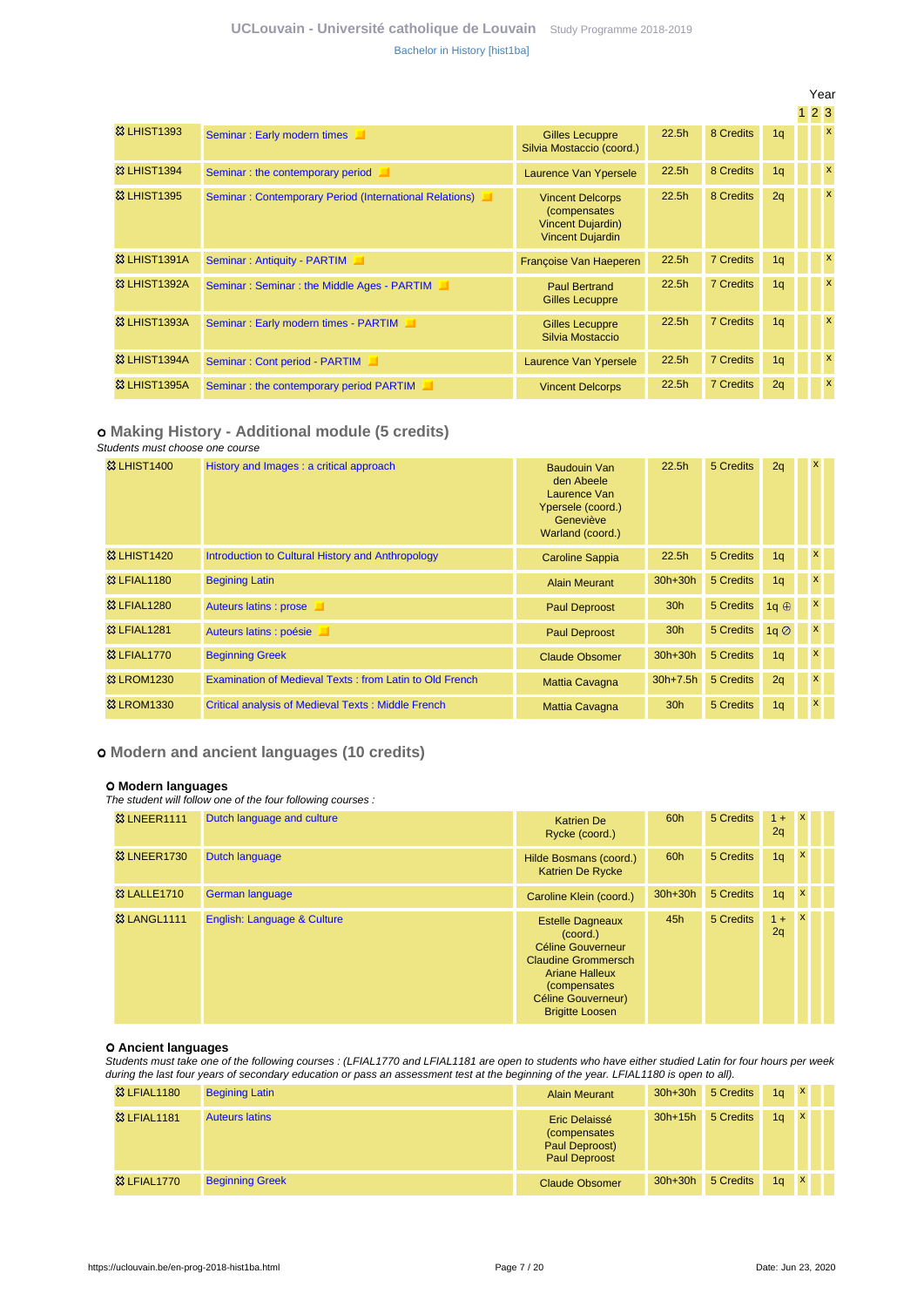#### **Modern languages (5 credits)**

Student must continue studying the chosen modern language in the first year.

| <b>&amp; LANGL1212</b> | English for Arts Students. An intermediate course | <b>Catherine Avery</b><br>Stéphanie Brabant<br>Jean-Luc<br>Delghust (coord.) | 60h | 5 Credits | $1 +$<br>2q             |  |
|------------------------|---------------------------------------------------|------------------------------------------------------------------------------|-----|-----------|-------------------------|--|
| <b>&amp; LNEER1212</b> | Dutch for Arts Students - Intermediate level      | Hilde Bufkens (coord.)                                                       | 60h | 5 Credits | $1 +$<br>2 <sub>a</sub> |  |
| <b>&amp; LALLE1212</b> | German - Intermediate level                       | Ann Rinder (coord.)                                                          | 60h | 5 Credits | $1 +$<br>2q             |  |

#### **Modern language (3 credits)**

#### Student must continue studying the chosen modern language in the first year.

| <b>&amp; LANGL1313</b>  | <b>Interactive English Communication</b>                                                        | Philippe Denis (coord.)                                                                 | 30 <sub>h</sub> | 3 Credits | $1 +$<br>2q    | $\mathsf{x}$ |
|-------------------------|-------------------------------------------------------------------------------------------------|-----------------------------------------------------------------------------------------|-----------------|-----------|----------------|--------------|
| <b>&amp;3 LALLE1313</b> | German communication skills for students in Archaeology and<br>History of Art and History       | Ann Rinder (coord.)                                                                     | 30 <sub>h</sub> | 3 Credits | 1 <sub>a</sub> | $\mathsf{x}$ |
| <b>&amp; LNEER1313</b>  | Dutch communication skills for students in Archaeology and<br><b>History of Art and History</b> | Mariken Smit (coord.)<br><b>Quentin Zèques</b><br><i>(compensates)</i><br>Mariken Smit) | 30 <sub>h</sub> | 3 Credits | 1 <sub>a</sub> | $\mathsf{x}$ |

#### **Minor (30 credits)**

Students must choose a minor from the University Faculty programmes, subject to possible prerequisites required by the programme managers. Students spread these courses over the second and third blocs of the Bachelor programme so that each academic year comes to a total of 60 credits.

| ັ<br>First part of the minor | <b>15 Credits</b> |  |              |
|------------------------------|-------------------|--|--------------|
| Second part of the minor     | 15 Credits        |  | $\mathsf{x}$ |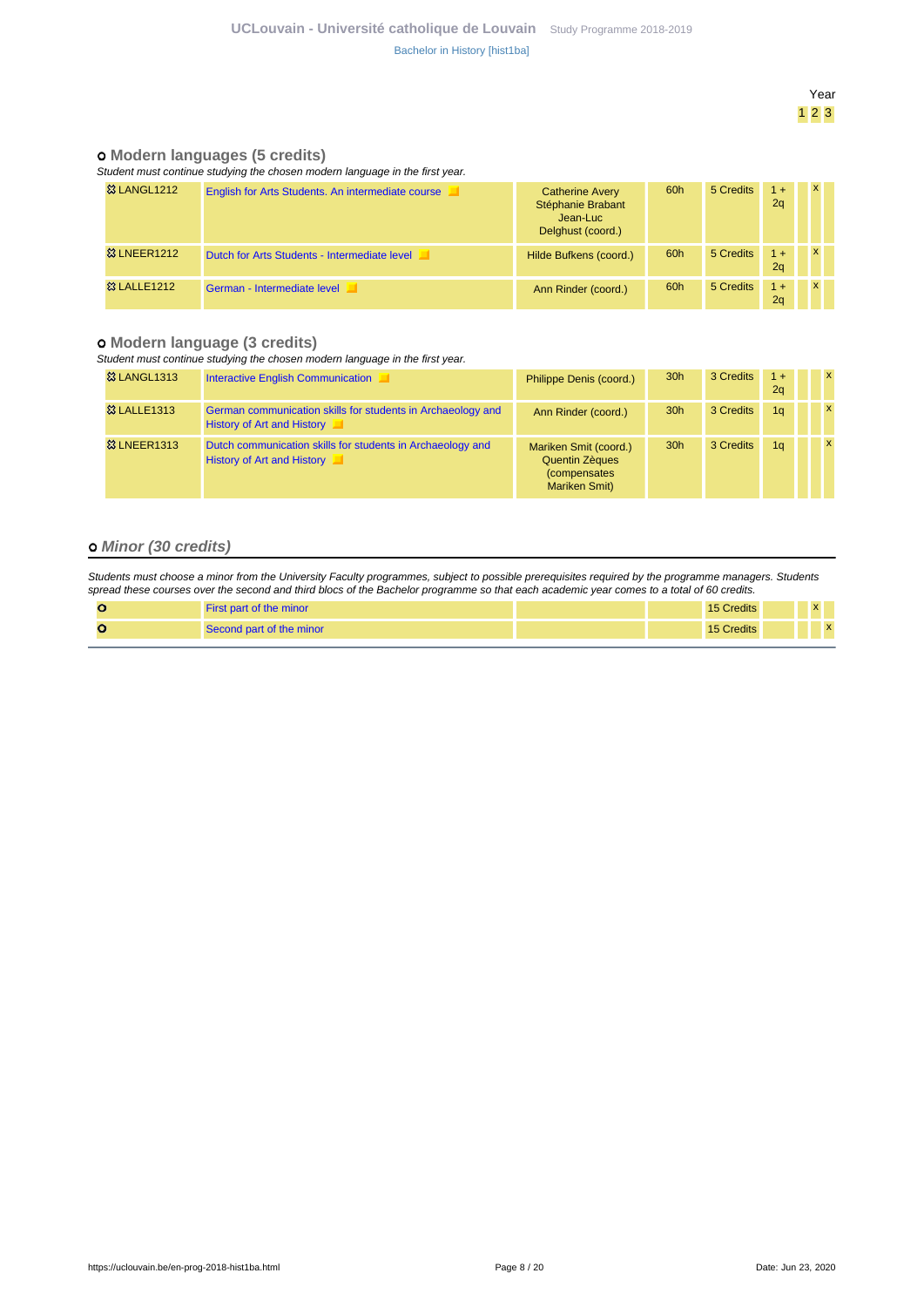# <span id="page-8-0"></span>**List of available minors**

Students are encouraged to expand their intellectual and professional horizons by choosing an minor of 30 credits from the list below. Access to certain minors (\*) require that prerequisites are respected.

15 credits of the minor must be followed during each of the second and third blocks.

The study adviser, Fiorella Flamini, is available to students seeking advice on their choice of minor.

Thetimetable for courses, electives (minor, additional modules and option courses) is available by clicking on  $\Phi$ 



[> Mineure d'ouverture en statistique et science des données](https://www.uclouvain.be/en-prog-2018-min-losta100i) [ https://www.uclouvain.be/en-prog-2018-min-losta100i ] [> Mineure en Antiquité : Égypte, Orient, Grèce, Rome](https://www.uclouvain.be/en-prog-2018-min-lanti100i) [ https://www.uclouvain.be/en-prog-2018-min-lanti100i ] [> Mineure en sciences des religions \(ouverture\)](https://www.uclouvain.be/en-prog-2018-min-lreli100i) [ https://www.uclouvain.be/en-prog-2018-min-lreli100i ] [> Minor in Arabic language and Islamic civilization](https://www.uclouvain.be/en-prog-2018-min-lisla100i) [ https://www.uclouvain.be/en-prog-2018-min-lisla100i ] [> Minor in Chinese studies](https://www.uclouvain.be/en-prog-2018-min-lchin100i) [ https://www.uclouvain.be/en-prog-2018-min-lchin100i ] [> Minor in Christian Theology](https://www.uclouvain.be/en-prog-2018-min-ltheo100i) [ https://www.uclouvain.be/en-prog-2018-min-ltheo100i ] [> Minor in Criminology](https://www.uclouvain.be/en-prog-2018-min-lcrim100i) [ https://www.uclouvain.be/en-prog-2018-min-lcrim100i ] [> Minor in Culture and Creation](https://www.uclouvain.be/en-prog-2018-min-lcucr100i) [ https://www.uclouvain.be/en-prog-2018-min-lcucr100i ] [> Minor in Development and Environment](https://www.uclouvain.be/en-prog-2018-min-ldenv100i) [ https://www.uclouvain.be/en-prog-2018-min-Idenv100i ] [> Minor in Dutch Studies \(\\*\)](https://www.uclouvain.be/en-prog-2018-min-lneer100i) [ https://www.uclouvain.be/en-prog-2018-min-Ineer100i ] [> Minor in Economics \(open\)](https://www.uclouvain.be/en-prog-2018-min-loeco100i) [ https://www.uclouvain.be/en-prog-2018-min-loeco100i ] [> Minor in English Studies \(\\*\)](https://www.uclouvain.be/en-prog-2018-min-langl100i) [ https://www.uclouvain.be/en-prog-2018-min-langl100i ] [> Minor in European Studies](https://www.uclouvain.be/en-prog-2018-min-leuro100i) [ https://www.uclouvain.be/en-prog-2018-min-leuro100i ] [> Minor in French Studies \(\\*\)](https://www.uclouvain.be/en-prog-2018-min-lfran100i) [ https://www.uclouvain.be/en-prog-2018-min-Ifran100i ] [> Minor in Gender Studies](https://www.uclouvain.be/en-prog-2018-min-lgenr100i) [ https://www.uclouvain.be/en-prog-2018-min-Igenr100i ] [> Minor in German Studies \(\\*\)](https://www.uclouvain.be/en-prog-2018-min-lalle100i) [ https://www.uclouvain.be/en-prog-2018-min-lalle100i ] [> Minor in History of Art and Archeology](https://www.uclouvain.be/en-prog-2018-min-larke100i) [ https://www.uclouvain.be/en-prog-2018-min-larke100i ] [> Minor in Human and Social Sciences](https://www.uclouvain.be/en-prog-2018-min-lhuso100i) [ https://www.uclouvain.be/en-prog-2018-min-lhuso100i ] [> Minor in Information and Communication \(\\*\)](https://www.uclouvain.be/en-prog-2018-min-lcomu100i) [ https://www.uclouvain.be/en-prog-2018-min-lcomu100i ] [> Minor in Italian Studies \(\\*\)](https://www.uclouvain.be/en-prog-2018-min-lita100i) [ https://www.uclouvain.be/en-prog-2018-min-lita100i ] [> Minor in Law \(access\)](https://www.uclouvain.be/en-prog-2018-min-ladrt100i) [ https://www.uclouvain.be/en-prog-2018-min-ladrt100i ] [> Minor in Linguistics](https://www.uclouvain.be/en-prog-2018-min-lling100i) [ https://www.uclouvain.be/en-prog-2018-min-Iling100i ] [> Minor in Literary Studies](https://www.uclouvain.be/en-prog-2018-min-llitt100i) [ https://www.uclouvain.be/en-prog-2018-min-llitt100i ] [> Minor in Mangement \(basic knowledge\)](https://www.uclouvain.be/en-prog-2018-min-lgesa100i) [ https://www.uclouvain.be/en-prog-2018-min-Igesa100i ] [> Minor in Medieval Studies](https://www.uclouvain.be/en-prog-2018-min-lmedi100i) [ https://www.uclouvain.be/en-prog-2018-min-Imedi100i ] [> Minor in Musicology](https://www.uclouvain.be/en-prog-2018-min-lmusi100i) [ https://www.uclouvain.be/en-prog-2018-min-Imusi100i ] [> Minor in Oriental Studies](https://www.uclouvain.be/en-prog-2018-min-lori100i) [ https://www.uclouvain.be/en-prog-2018-min-lori100i ] [> Minor in Philosophy](https://www.uclouvain.be/en-prog-2018-min-lisp100i) [ https://www.uclouvain.be/en-prog-2018-min-lisp100i ] [> Minor in Political Sciences](https://www.uclouvain.be/en-prog-2018-min-lspol100i) [ https://www.uclouvain.be/en-prog-2018-min-lspol100i ] [> Minor in Population and Development Studies](https://www.uclouvain.be/en-prog-2018-min-lsped100i) [ https://www.uclouvain.be/en-prog-2018-min-lsped100i ] [> Minor in Scientific Culture](https://www.uclouvain.be/en-prog-2018-min-lcusc100i) [ https://www.uclouvain.be/en-prog-2018-min-lcusc100i ] [> Minor in Sociology and Anthropology](https://www.uclouvain.be/en-prog-2018-min-lsoca100i) [ https://www.uclouvain.be/en-prog-2018-min-Isoca100i ] [> Minor in Spanish Studies \(\\*\)](https://www.uclouvain.be/en-prog-2018-min-lhisp100i) [ https://www.uclouvain.be/en-prog-2018-min-lhisp100i ] [> Minor in Sustainable Development \(\\*\)](https://www.uclouvain.be/en-prog-2018-min-ldvld100i) [ https://www.uclouvain.be/en-prog-2018-min-Idvld100i ] [> Minor in Urban Architecture](https://www.uclouvain.be/en-prog-2018-min-larch100i) [ https://www.uclouvain.be/en-prog-2018-min-larch100i ] [> Minor in entrepreneurship \(\\*\)](https://www.uclouvain.be/en-prog-2018-min-lmpme100i) [ https://www.uclouvain.be/en-prog-2018-min-Impme100i ] [> Minor in law \(open\)](https://www.uclouvain.be/en-prog-2018-min-lodrt100i) [ https://www.uclouvain.be/en-prog-2018-min-lodrt100i ] (\*) This program is the subject of access criteria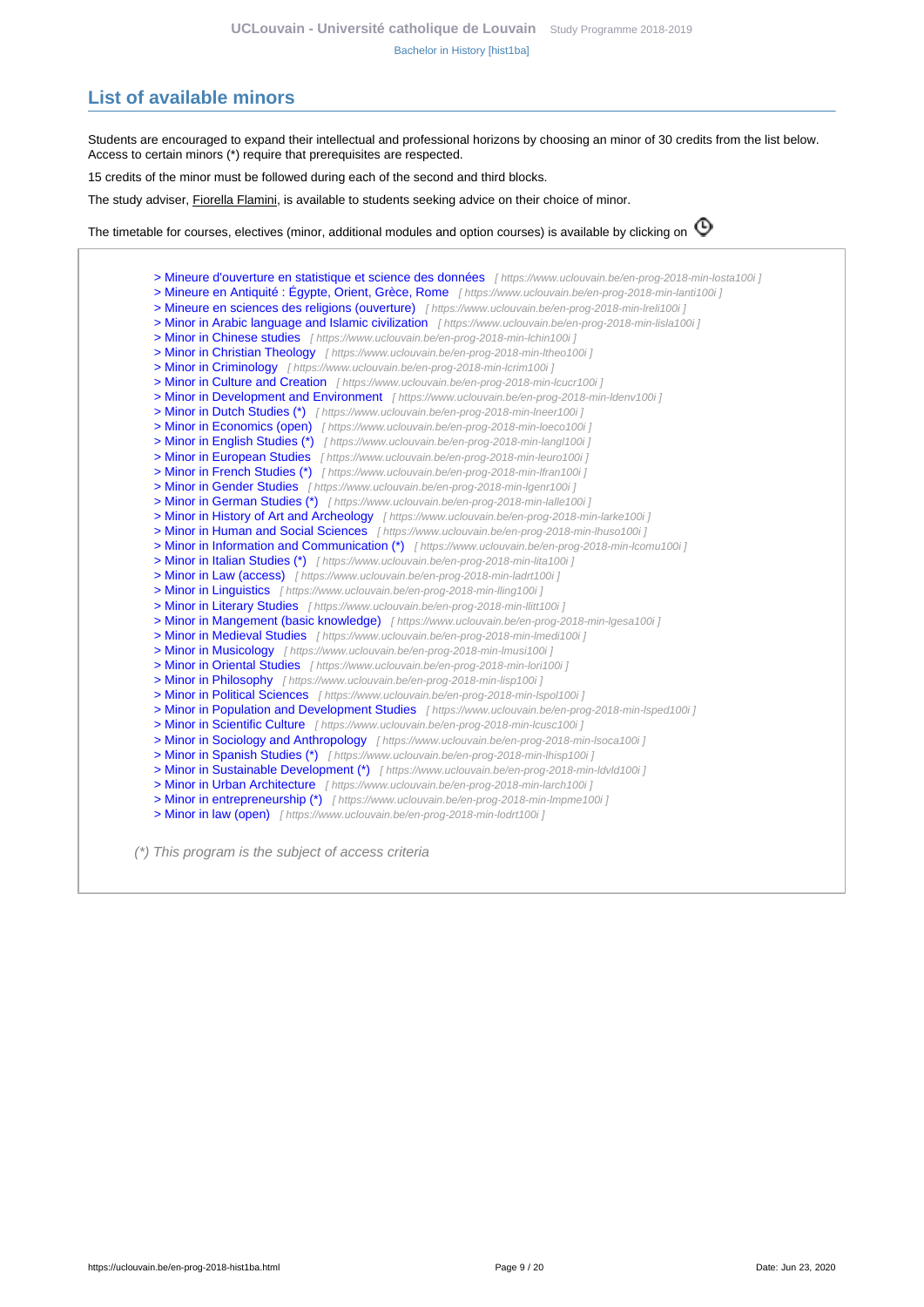# <span id="page-9-0"></span>**Course prerequisites**

A document entitled (nb: not available for this programme hist1ba) specifies the activities (course units - CU) with one or more prerequisite(s) within the study programme, that is the CU whose learning outcomes must have been certified and for which the credits must have been granted by the jury before the student is authorised to sign up for that activity.

These activities are identified in the study programme: their title is followed by a yellow square.

As the prerequisites are a requirement of enrolment, there are none within a year of a course.

The prerequisites are defined for the CUs for different years and therefore influence the order in which the student can enrol in the programme's CUs.

In addition, when the panel validates a student's individual programme at the beginning of the year, it ensures the consistency of the individual programme:

- It can change a prerequisite into a corequisite within a single year (to allow studies to be continued with an adequate annual load);
- It can require the student to combine enrolment in two separate CUs it considers necessary for educational purposes.

For more information, please consult [regulation of studies and exams.](https://uclouvain.be/en-enseignement-reglements.html)

# <span id="page-9-1"></span>**The programme's courses and learning outcomes**

For each UCLouvain training programme, a [reference framework of learning outcomes](https://uclouvain.be/en-prog-2018-hist1ba-competences_et_acquis.html) specifies the competences expected of every graduate on completion of the programme. You can see the contribution of each teaching unit to the programme's reference framework of learning outcomes in the document "In which teaching units are the competences and learning outcomes in the programme's reference framework developed and mastered by the student?"

# <span id="page-9-2"></span>**Programme type**

#### <span id="page-9-3"></span>**HIST1BA - 1ST ANNUAL UNIT**

**O** Mandatory **S** Optional  $\oplus$  Periodic courses taught during 2018-2019

Courses not taught during 2018-2019 Periodic courses not taught during 2018-2019

Click on the course title to see detailed informations (objectives, methods, evaluation...)

Note: Following the reform of Bachelors degree programmes in the Faculty, students who have already enrolled in 2017-2018 and gained at least 45 credits will take a transition programme. Further information is available on the Faculty intranet: https:// intranet.uclouvain.be/fr/myucl/facultes/fial/programmes-de-transition.html

#### **Major**

#### **General training**

Most of the general training courses in the first semester of the first year of the Bachelor; s programme are common to all students in the Faculty of Philosophy, Arts and Letters. This makes it easier to change to another programme in the Faculty at the end of this semester.

| O LFIAL1130        | <b>Comparative Approach of European Literatures</b>               | <b>Amaury Dehoux</b><br><b>Paul Deproost</b><br>Guido Latre<br>Hubert Roland (coord.)         | 30 <sub>h</sub> | 3 Credits | 1q             |
|--------------------|-------------------------------------------------------------------|-----------------------------------------------------------------------------------------------|-----------------|-----------|----------------|
| O LFIAL1140        | Concepts of history of art, archaeology and musicology            | Marco Cavalieri<br>Joël Roucloux<br><b>Brigitte Van Wymeersch</b>                             | 30 <sub>h</sub> | 3 Credits | 1q             |
| <b>O LFIAL1155</b> | Introduction to History (Ancient, Medieval, Modern, Contemporary) | Paul Bertrand (coord.)<br>Silvia Mostaccio<br>Françoise Van Haeperen<br>Laurence Van Ypersele | 45h             | 4 Credits | 1q             |
| <b>O</b> LFIAL1190 | Introduction to Philosophy                                        | Jean-Michel Counet                                                                            | 45h             | 5 Credits | 1 <sub>q</sub> |
| O LFIAL1430        | <b>Critical Examination of Information and Critical Thinking</b>  | Jean Leclercq<br>Laurence Van Ypersele                                                        | $45h+10h$       | 5 Credits | 2q             |

#### $o$  Introduction to the discipline

| <b>O LHIST1140</b> | General heuristics | <b>Paul Bertrand</b> | 22.5 <sub>h</sub> | 6 Credits | 1 <sub>a</sub> |
|--------------------|--------------------|----------------------|-------------------|-----------|----------------|
|                    |                    |                      | $+15h$            |           |                |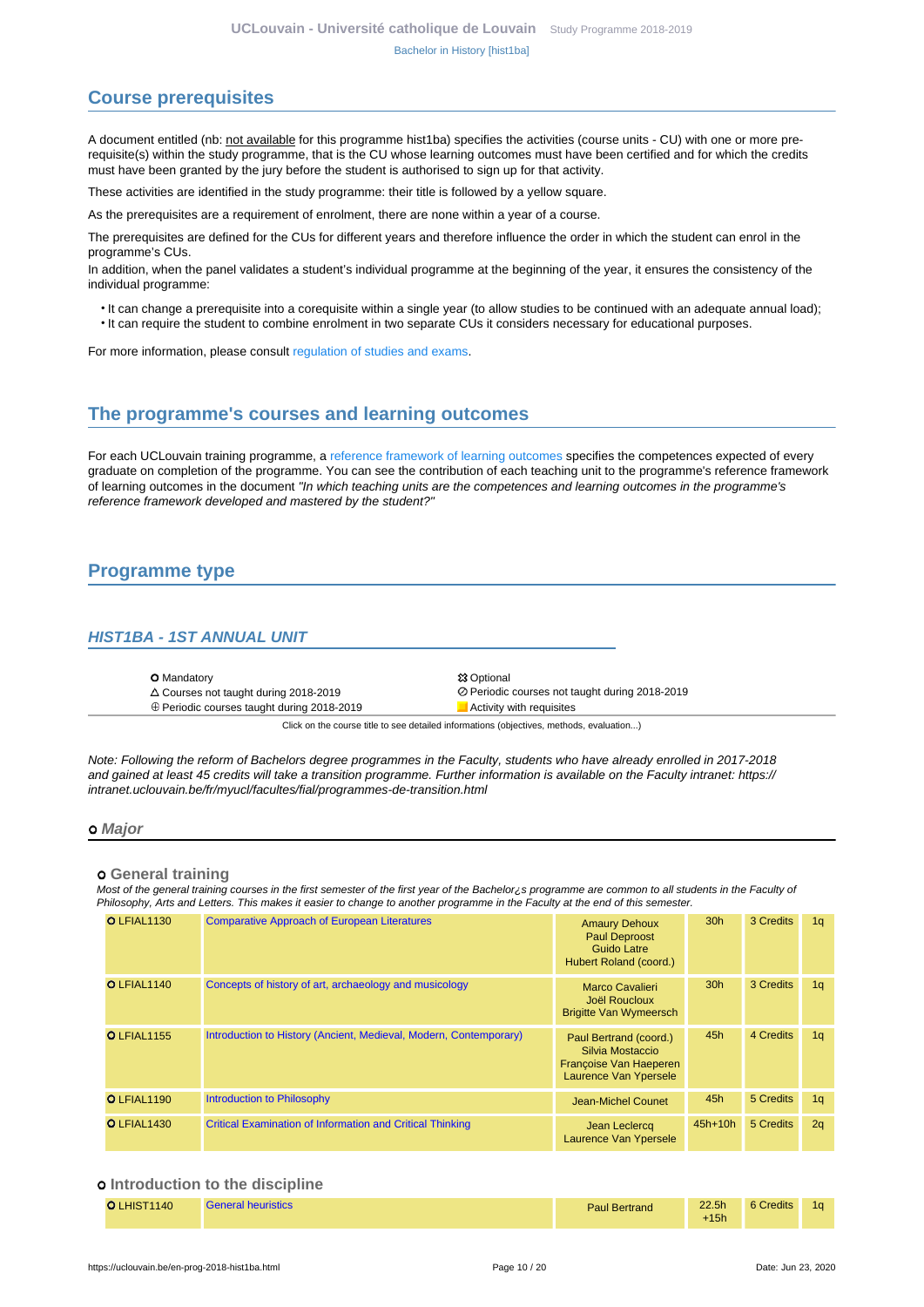### **UCLouvain - Université catholique de Louvain** [Study Programme 2018-2019](https://uclouvain.be/en/study-programme) [Bachelor in History \[hist1ba\]](https://uclouvain.be/en-prog-2018-hist1ba.html)

| <b>O LHIST1130</b> | Exercises on questions in history              | <b>Vincent Dujardin</b><br>Marie Van Eeckenrode<br><i>(compensates)</i><br>Vincent Dujardin) | 30 <sub>h</sub> | 6 Credits | 2a |
|--------------------|------------------------------------------------|----------------------------------------------------------------------------------------------|-----------------|-----------|----|
| O LFIAL1156        | <b>Computer Applications in the Humanities</b> | <b>Aurore Francois</b>                                                                       | $15h+15h$       | 3 Credits | 1a |

#### **Getting to know history**

| O LHIST1160 | Introduction to the institutions of Belgium | Jonas Campion                                                                                  | 22.5h | 5 Credits | - 2a           |
|-------------|---------------------------------------------|------------------------------------------------------------------------------------------------|-------|-----------|----------------|
| O LFIAL1421 | <b>Antiquity History</b>                    | <b>Christophe Flament</b><br>(compensates Françoise<br>Van Haeperen)<br>Françoise Van Haeperen | 22.5h | 5 Credits | 2a             |
| O LFIAL1422 | <b>Middle Ages History</b>                  | Gilles Lecuppre                                                                                | 22.5h | 5 Credits | 2 <sub>a</sub> |

#### **Modern and ancient languages**

### **Modern languages**

The student will follow one of the four following courses :

| <b>&amp; LNEER1111</b>  | Dutch language and culture  | <b>Katrien De</b><br>Rycke (coord.)                                                                                                                                                            | 60h       | 5 Credits | $1 +$<br>2q    |
|-------------------------|-----------------------------|------------------------------------------------------------------------------------------------------------------------------------------------------------------------------------------------|-----------|-----------|----------------|
| <b>&amp; LNEER1730</b>  | <b>Dutch language</b>       | Hilde Bosmans (coord.)<br><b>Katrien De Rycke</b>                                                                                                                                              | 60h       | 5 Credits | 1 <sub>q</sub> |
| <b>&amp;3 LALLE1710</b> | <b>German language</b>      | Caroline Klein (coord.)                                                                                                                                                                        | $30h+30h$ | 5 Credits | 1 <sub>q</sub> |
| <b>&amp;3 LANGL1111</b> | English: Language & Culture | <b>Estelle Dagneaux</b><br>(coord.)<br><b>Céline Gouverneur</b><br><b>Claudine Grommersch</b><br><b>Ariane Halleux</b><br><i>(compensates)</i><br>Céline Gouverneur)<br><b>Brigitte Loosen</b> | 45h       | 5 Credits | $1 +$<br>2q    |

#### **Ancient languages**

Students must take one of the following courses : (LFIAL1770 and LFIAL1181 are open to students who have either studied Latin for four hours per week during the last four years of secondary education or pass an assessment test at the beginning of the year. LFIAL1180 is open to all).

| <b>&amp; LFIAL1180</b> | <b>Begining Latin</b>  | <b>Alain Meurant</b>                                                            | $30h+30h$ | 5 Credits | 1 <sup>a</sup> |
|------------------------|------------------------|---------------------------------------------------------------------------------|-----------|-----------|----------------|
| <b>83 LFIAL1181</b>    | <b>Auteurs latins</b>  | Eric Delaissé<br><i>(compensates)</i><br>Paul Deproost)<br><b>Paul Deproost</b> | $30h+15h$ | 5 Credits | 1 <sub>a</sub> |
| <b>&amp; LFIAL1770</b> | <b>Beginning Greek</b> | <b>Claude Obsomer</b>                                                           | $30h+30h$ | 5 Credits | 1 <sub>a</sub> |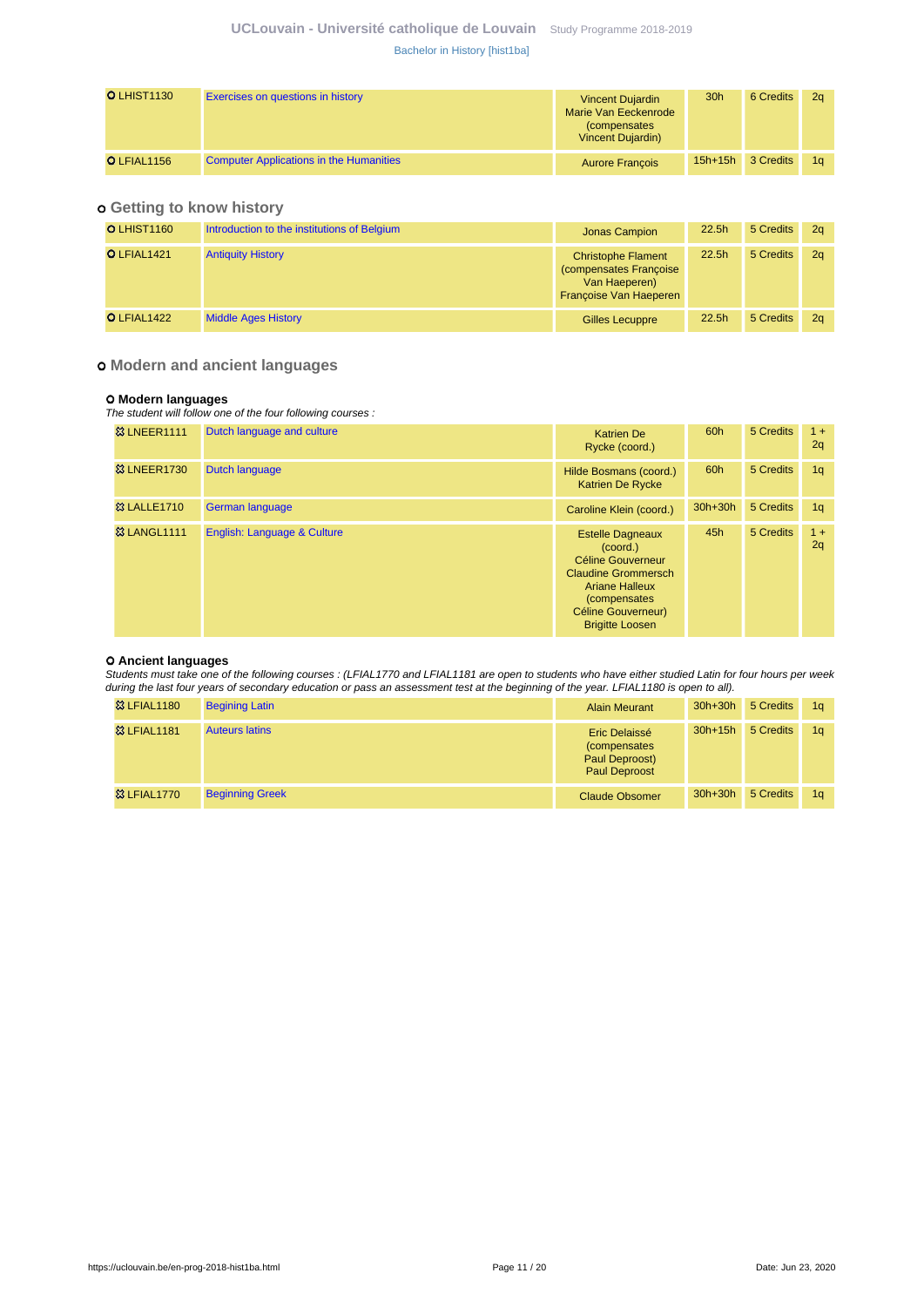# <span id="page-11-0"></span>**HIST1BA - 2ND ANNUAL UNIT**

| <b>O</b> Mandatory                                | <b>83 Optional</b>                             |
|---------------------------------------------------|------------------------------------------------|
| $\triangle$ Courses not taught during 2018-2019   | ⊘ Periodic courses not taught during 2018-2019 |
| $\oplus$ Periodic courses taught during 2018-2019 | Activity with requisites                       |

Click on the course title to see detailed informations (objectives, methods, evaluation...)

Note: Following the reform of Bachelors degree programmes in the Faculty, students who have already enrolled in 2017-2018 and gained at least 45 credits will take a transition programme. Further information is available on the Faculty intranet: https:// intranet.uclouvain.be/fr/myucl/facultes/fial/programmes-de-transition.html

#### **Major**

#### **General training**

Most of the general training courses in the first semester of the first year of the Bachelor¿s programme are common to all students in the Faculty of Philosophy, Arts and Letters. This makes it easier to change to another programme in the Faculty at the end of this semester.

| O LESPO2100<br><b>Political economy</b> | Alain De Crombrugghe<br>de Picquendaele | 30h+15h 5 Credits |  | 10 <sup>°</sup> |
|-----------------------------------------|-----------------------------------------|-------------------|--|-----------------|
|-----------------------------------------|-----------------------------------------|-------------------|--|-----------------|

#### **Getting to know history**

| <b>O</b> LFIAL1423 | <b>Modern Times History</b>        | Silvia Mostaccio      | 22.5h | 5 Credits |  |
|--------------------|------------------------------------|-----------------------|-------|-----------|--|
| $O$ LFIAL1424      | <b>Contemporary Period History</b> | Laurence Van Ypersele | 22.5h | 5 Credits |  |

#### **Making History - Theory and Application of Theory**

| <b>O</b> LHIST1241 | Specialized heuristics and exercises on questions of history : antiquity                  | Françoise Van Haeperen  | $15h+15h$ | 4 Credits | 1 <sub>a</sub> |
|--------------------|-------------------------------------------------------------------------------------------|-------------------------|-----------|-----------|----------------|
| <b>O</b> LHIST1242 | Specialized heuristics and exercises on questions of history : the Middle<br>Ages         | <b>Paul Bertrand</b>    | $15h+15h$ | 4 Credits | 1a             |
| <b>O LHIST1243</b> | Specialized heuristics and exercises on questions of history: modern<br><b>times</b>      | Silvia Mostaccio        | $15h+15h$ | 4 Credits | 2 <sub>a</sub> |
| <b>O</b> LHIST1244 | Specialized heuristics and exercises on questions of history : the<br>contemporary period | <b>Vincent Dujardin</b> | $15h+15h$ | 4 Credits | 2 <sub>a</sub> |
| <b>O</b> LHIST1211 | <b>Historiography</b>                                                                     | Geneviève Warland       | 22.5h     | 4 Credits | 2 <sub>a</sub> |

### **Making History - Additional module**

Students must choose one course

| <b>&amp; LHIST1400</b>  | History and Images: a critical approach                   | Baudouin Van<br>den Abeele<br>Laurence Van<br>Ypersele (coord.)<br>Geneviève<br>Warland (coord.) | 22.5 <sub>h</sub> | 5 Credits | 2q                                 |
|-------------------------|-----------------------------------------------------------|--------------------------------------------------------------------------------------------------|-------------------|-----------|------------------------------------|
| <b>&amp; LHIST1420</b>  | Introduction to Cultural History and Anthropology         | <b>Caroline Sappia</b>                                                                           | 22.5 <sub>h</sub> | 5 Credits | 1q                                 |
| <b>&amp; LFIAL1180</b>  | <b>Begining Latin</b>                                     | <b>Alain Meurant</b>                                                                             | $30h+30h$         | 5 Credits | 1q                                 |
| <b>&amp;3 LFIAL1280</b> | Auteurs latins : prose                                    | <b>Paul Deproost</b>                                                                             | 30 <sub>h</sub>   | 5 Credits | 1q $\oplus$                        |
| 83 LFIAL1281            | Auteurs latins : poésie                                   | <b>Paul Deproost</b>                                                                             | 30h               | 5 Credits | $1q$ <sup><math>\odot</math></sup> |
| <b>&amp;3 LFIAL1770</b> | <b>Beginning Greek</b>                                    | <b>Claude Obsomer</b>                                                                            | $30h+30h$         | 5 Credits | 1 <sub>q</sub>                     |
| <b>&amp;3 LROM1230</b>  | Examination of Medieval Texts: from Latin to Old French   | <b>Mattia Cavagna</b>                                                                            | $30h+7.5h$        | 5 Credits | 2q                                 |
| <b>&amp; LROM1330</b>   | <b>Critical analysis of Medieval Texts: Middle French</b> | <b>Mattia Cavagna</b>                                                                            | 30 <sub>h</sub>   | 5 Credits | 1q                                 |

#### **Modern languages**

Student must continue studying the chosen modern language in the first year.

| <b>&amp; LANGL1212</b>  | English for Arts Students. An intermediate course | <b>Catherine Avery</b><br>Stéphanie Brabant<br>Jean-Luc<br>Delghust (coord.) | 60h | 5 Credits | $1 +$<br>2q |
|-------------------------|---------------------------------------------------|------------------------------------------------------------------------------|-----|-----------|-------------|
| <b>&amp; LNEER1212</b>  | Dutch for Arts Students - Intermediate level      | Hilde Bufkens (coord.)                                                       | 60h | 5 Credits | $1 +$<br>2q |
| <b>&amp;3 LALLE1212</b> | German - Intermediate level                       | Ann Rinder (coord.)                                                          | 60h | 5 Credits | $1 +$<br>2q |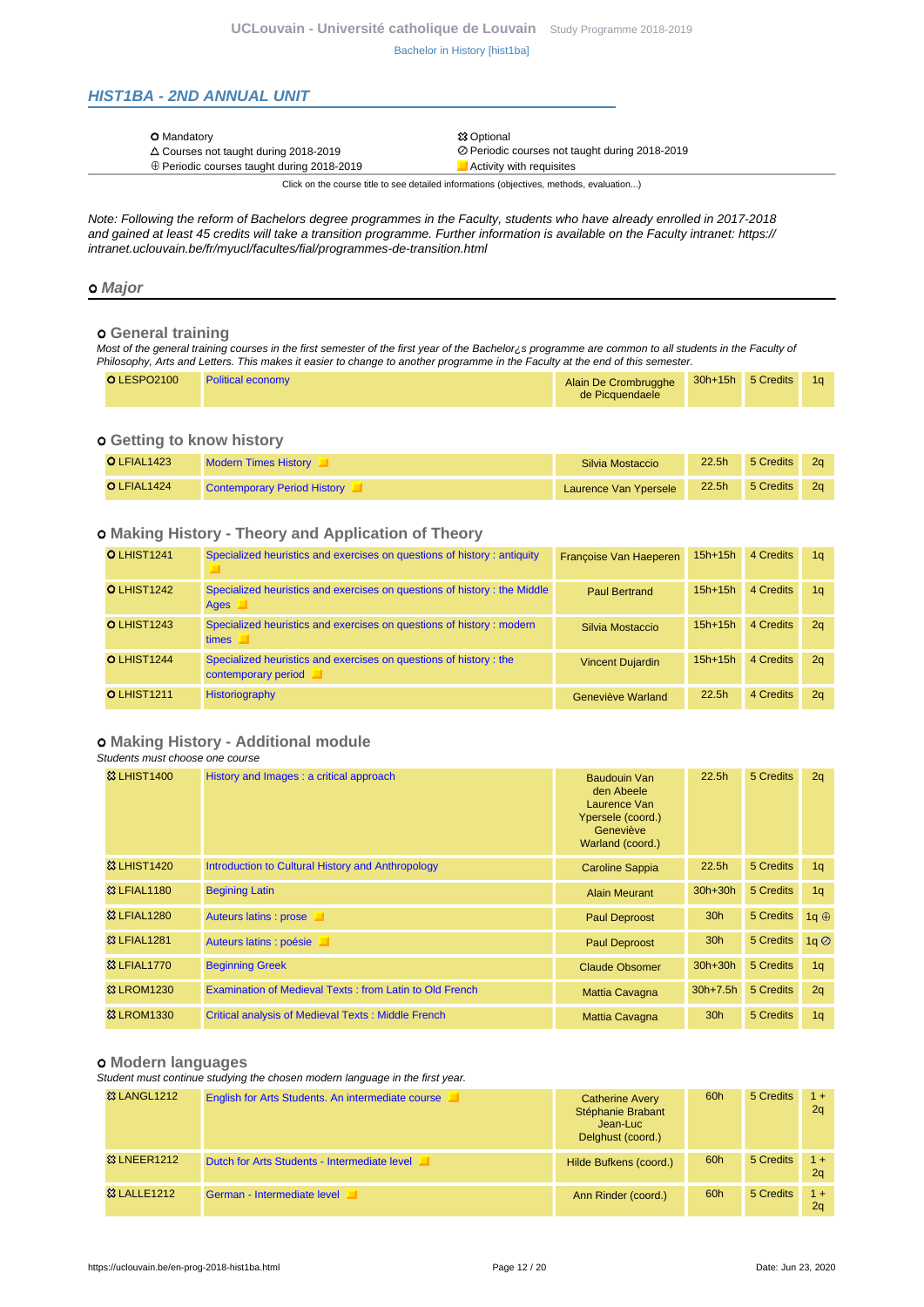#### **Minor**

Students must choose a minor from the University Faculty programmes, subject to possible prerequisites required by the programme managers. Students spread these courses over the second and third blocs of the Bachelor programme so that each academic year comes to a total of 60 credits.  $\bullet$ **[First part of the minor](https://uclouvain.be/cours-2018-)** 15 Credits **15 Credits 15 Credits**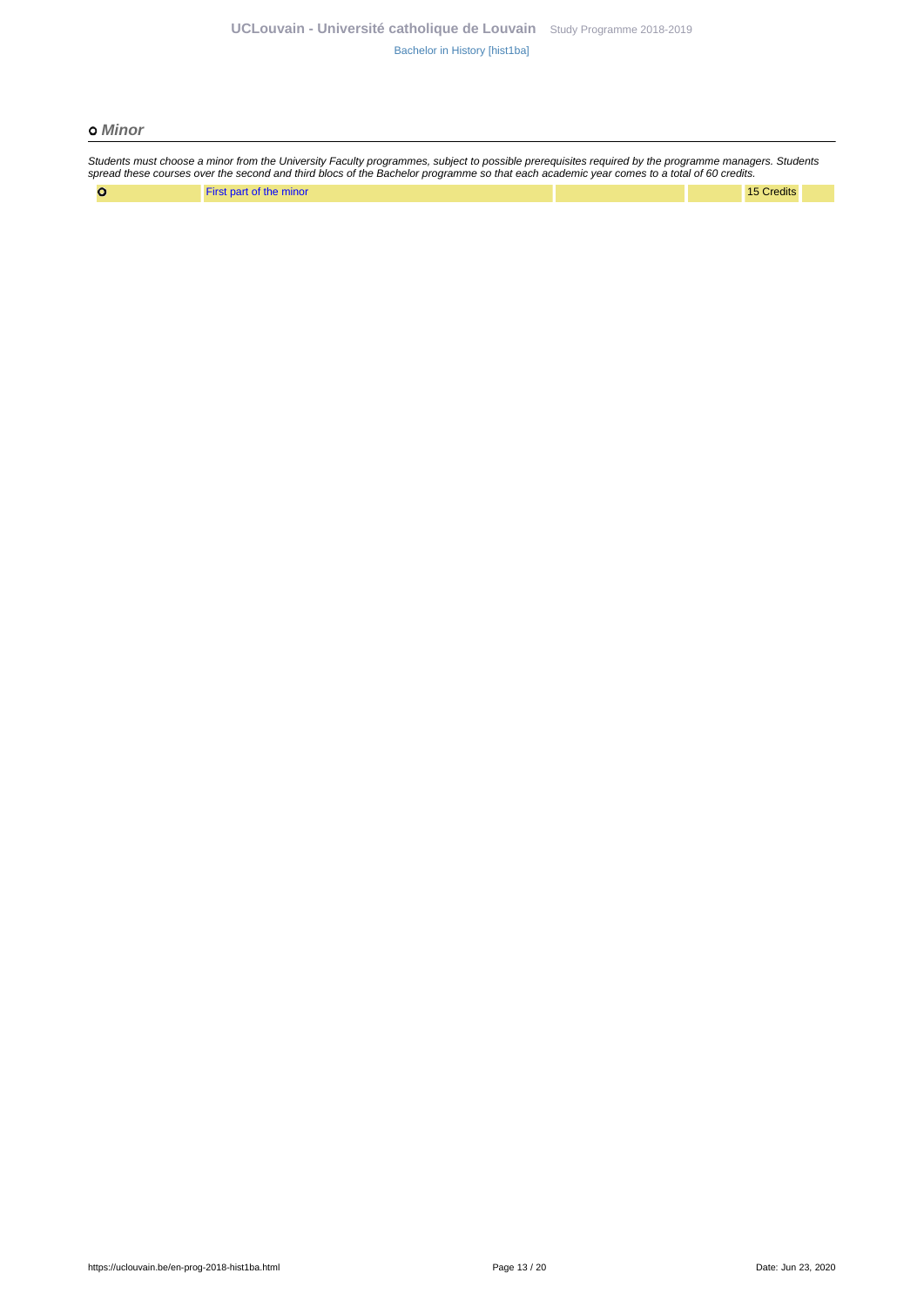#### <span id="page-13-0"></span>**HIST1BA - 3RD ANNUAL UNIT**

| <b>O</b> Mandatory                                | <b>83 Optional</b>                             |
|---------------------------------------------------|------------------------------------------------|
| $\triangle$ Courses not taught during 2018-2019   | ⊘ Periodic courses not taught during 2018-2019 |
| $\oplus$ Periodic courses taught during 2018-2019 | Activity with requisites                       |

Click on the course title to see detailed informations (objectives, methods, evaluation...)

Note: Following the reform of Bachelors degree programmes in the Faculty, students who have already enrolled in 2017-2018 and gained at least 45 credits will take a transition programme. Further information is available on the Faculty intranet: https:// intranet.uclouvain.be/fr/myucl/facultes/fial/programmes-de-transition.html

#### **Major**

#### **General training**

Most of the general training courses in the first semester of the first year of the Bachelor¿s programme are common to all students in the Faculty of Philosophy, Arts and Letters. This makes it easier to change to another programme in the Faculty at the end of this semester.

| <b>O</b> LHIST1340                              | <b>Practice of History &amp; Social Sciences</b>                   | <b>Xavier Rousseaux</b> | $15h+15h$       | 5 Credits | 2 <sub>a</sub> |
|-------------------------------------------------|--------------------------------------------------------------------|-------------------------|-----------------|-----------|----------------|
| <b>O Religious sciences</b><br>One course from: |                                                                    |                         |                 |           |                |
| <b>&amp; LTECO1210</b>                          | Questions of Religious Sciences: Biblical Readings                 | <b>Geert Van Oyen</b>   | 15h             | 2 Credits | 1 <sub>a</sub> |
| <b>&amp; LTECO1220</b>                          | Questions of Religious Sciences: Reflections about Christian Faith | Jean Leclercq           | 15 <sub>h</sub> | 2 Credits | 1 <sub>a</sub> |
| <b>&amp; LTECO1230</b>                          | Questions of Religious Sciences: Questions about Ethics            | Serge Maucq             | 15h             | 2 Credits | 2 <sub>a</sub> |

### **Getting to know history**

| <b>O</b> LHIST1334<br>Questions of history: contemporary period | <b>Emmanuel Debruyne</b> |  | 22.5h 5 Credits 2g |  |
|-----------------------------------------------------------------|--------------------------|--|--------------------|--|
|-----------------------------------------------------------------|--------------------------|--|--------------------|--|

#### **Deux cours à choisir parmi :**

| <b>83 LHIST1331</b>     | Questions of Ancient History                              | <b>Christophe Flament</b><br>Francoise Van<br>Haeperen (coord.)                                         | 30 <sub>h</sub>   | 5 Credits | 1q                                 |
|-------------------------|-----------------------------------------------------------|---------------------------------------------------------------------------------------------------------|-------------------|-----------|------------------------------------|
| <b>83 LHIST1332</b>     | Questions of Medieval History                             | <b>Gilles Lecuppre</b><br>Marie Van Eeckenrode<br>(compensates<br>Gilles Lecuppre)                      | 22.5 <sub>h</sub> | 5 Credits | 2q                                 |
| <b>&amp;3 LHIST1333</b> | Questions of Modern History                               | <b>Gilles Lecuppre</b><br>Marie Van Eeckenrode<br>(compensates<br>Gilles Lecuppre)                      | 22.5h             | 5 Credits | 1q                                 |
| <b>83 LHIST1310</b>     | Medieval and modern paleography                           | <b>Baudouin Van</b><br>den Abeele                                                                       | 15 <sub>h</sub>   | 5 Credits | 1q                                 |
| <b>&amp;3 LHIST1400</b> | History and Images : a critical approach                  | <b>Baudouin Van</b><br>den Abeele<br>Laurence Van<br>Ypersele (coord.)<br>Geneviève<br>Warland (coord.) | 22.5 <sub>h</sub> | 5 Credits | 2q                                 |
| <b>&amp;3 LHIST1420</b> | Introduction to Cultural History and Anthropology         | <b>Caroline Sappia</b>                                                                                  | 22.5 <sub>h</sub> | 5 Credits | 1q                                 |
| <b>&amp; LECGE1121</b>  | <b>Economic and Social History</b>                        | <b>Emmanuel Debruyne</b>                                                                                | 30h               | 5 Credits | 1q                                 |
| <b>&amp;3 LFIAL1180</b> | <b>Begining Latin</b>                                     | <b>Alain Meurant</b>                                                                                    | 30h+30h           | 5 Credits | 1q                                 |
| <sup>33</sup> LFIAL1280 | Auteurs latins : prose                                    | <b>Paul Deproost</b>                                                                                    | 30h               | 5 Credits | 1q $oplus$                         |
| <b>83 LFIAL1281</b>     | Auteurs latins : poésie                                   | <b>Paul Deproost</b>                                                                                    | 30h               | 5 Credits | $1q$ <sup><math>\odot</math></sup> |
| <b>83 LFIAL1770</b>     | <b>Beginning Greek</b>                                    | <b>Claude Obsomer</b>                                                                                   | 30h+30h           | 5 Credits | 1q                                 |
| <b>&amp; LROM1230</b>   | Examination of Medieval Texts: from Latin to Old French   | Mattia Cavagna                                                                                          | $30h+7.5h$        | 5 Credits | 2q                                 |
| <b>&amp;3 LROM1330</b>  | <b>Critical analysis of Medieval Texts: Middle French</b> | Mattia Cavagna                                                                                          | 30 <sub>h</sub>   | 5 Credits | 1q                                 |
| 83 LRELI1251            | <b>History of Christianity: Antiquity</b>                 | <b>Jean-Marie Auwers</b>                                                                                | 30 <sub>h</sub>   | 5 Credits | 1q                                 |
| <b>&amp; LRELI1252</b>  | <b>History of Christianity: Modern Times</b>              | Jean-Pascal Gay                                                                                         | 30 <sub>h</sub>   | 5 Credits | 1q $oplus$                         |
| <sup>3</sup> LRELI1253  | <b>History of Christianity: Middle Ages</b>               | <b>Paul Bertrand</b>                                                                                    | 30h               | 5 Credits | 2q                                 |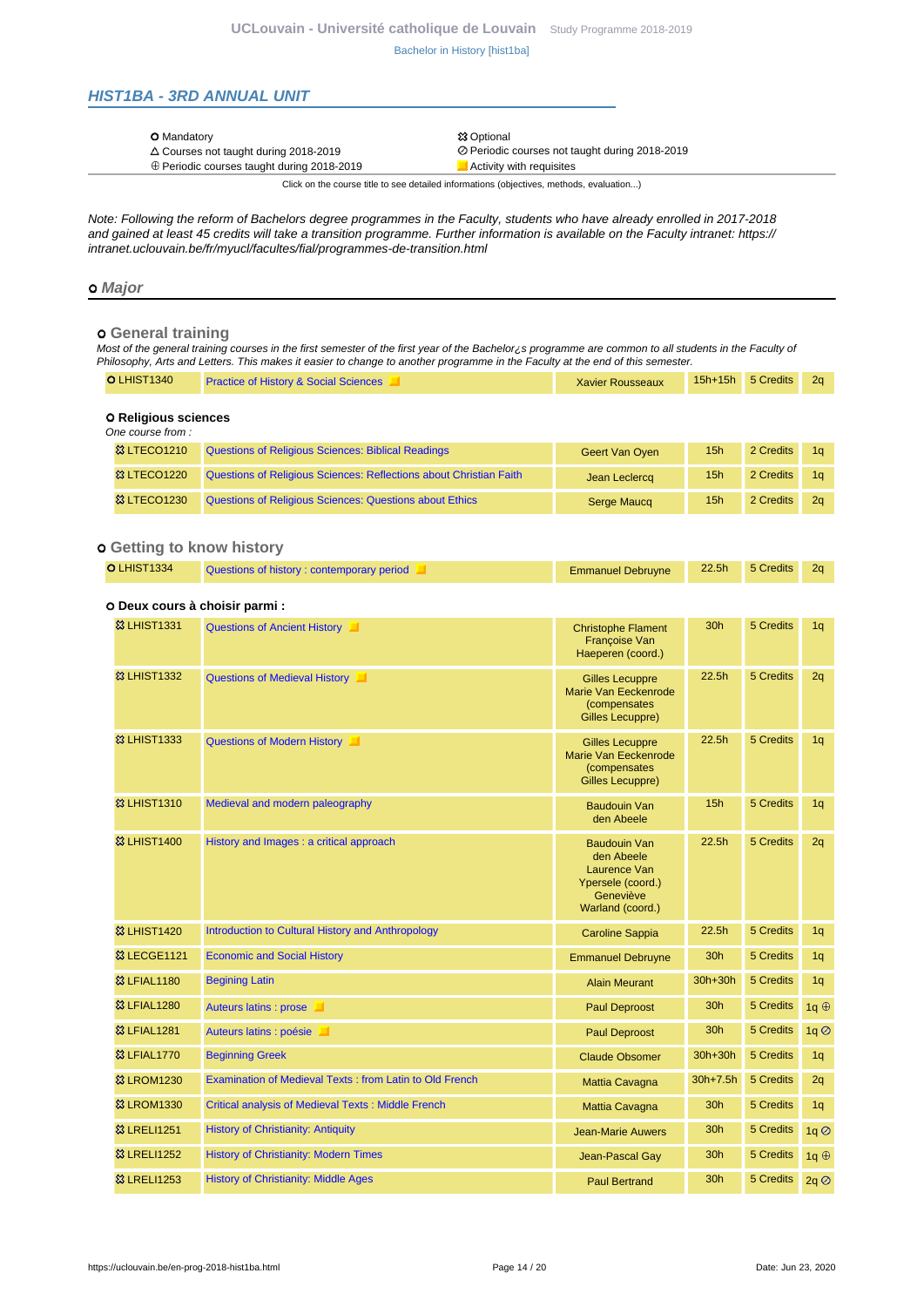#### **Making History - Theory and Application of Theory**

| <b>O LHIST1320</b><br>22.5h 5 Credits<br>Quantitative methods in studying history<br><b>Aurore Francois</b> |  |  |  |  |
|-------------------------------------------------------------------------------------------------------------|--|--|--|--|
|                                                                                                             |  |  |  |  |

#### **Seminars**

Students should choose a major seminar (8 credits) and a minor seminar (7 credits). The same period may only be chosen once.

| <b>83 LHIST1391</b>      | Seminar: Antiquity                                     | Françoise Van Haeperen                                                                         | 22.5h             | 8 Credits        | 1 <sub>q</sub> |
|--------------------------|--------------------------------------------------------|------------------------------------------------------------------------------------------------|-------------------|------------------|----------------|
| <b>&amp;3 LHIST1392</b>  | Seminar: the Middle Ages<br>ш                          | Paul Bertrand (coord.)<br><b>Gilles Lecuppre</b>                                               | 22.5h             | 8 Credits        | 1q             |
| <b>&amp;3 LHIST1393</b>  | Seminar: Early modern times                            | <b>Gilles Lecuppre</b><br>Silvia Mostaccio (coord.)                                            | 22.5 <sub>h</sub> | 8 Credits        | 1 <sub>q</sub> |
| <b>&amp;3 LHIST1394</b>  | Seminar: the contemporary period                       | Laurence Van Ypersele                                                                          | 22.5 <sub>h</sub> | 8 Credits        | 1q             |
| <b>&amp;3 LHIST1395</b>  | Seminar: Contemporary Period (International Relations) | <b>Vincent Delcorps</b><br>(compensates<br><b>Vincent Dujardin)</b><br><b>Vincent Dujardin</b> | 22.5h             | 8 Credits        | 2q             |
| <b>83 LHIST1391A</b>     | Seminar: Antiquity - PARTIM                            | Françoise Van Haeperen                                                                         | 22.5 <sub>h</sub> | <b>7 Credits</b> | 1q             |
| 83 LHIST1392A            | Seminar: Seminar: the Middle Ages - PARTIM             | <b>Paul Bertrand</b><br><b>Gilles Lecuppre</b>                                                 | 22.5 <sub>h</sub> | <b>7 Credits</b> | 1 <sub>q</sub> |
| <b>83 LHIST1393A</b>     | Seminar: Early modern times - PARTIM                   | <b>Gilles Lecuppre</b><br>Silvia Mostaccio                                                     | 22.5 <sub>h</sub> | <b>7 Credits</b> | 1 <sub>q</sub> |
| <sup>33</sup> LHIST1394A | Seminar: Cont period - PARTIM                          | Laurence Van Ypersele                                                                          | 22.5h             | <b>7 Credits</b> | 1q             |
| <b>83 LHIST1395A</b>     | Seminar: the contemporary period PARTIM                | <b>Vincent Delcorps</b>                                                                        | 22.5 <sub>h</sub> | <b>7 Credits</b> | 2q             |

#### **Modern language**

Student must continue studying the chosen modern language in the first year.

| <b>&amp;3 LANGL1313</b> | <b>Interactive English Communication</b>                                                         | Philippe Denis (coord.)                                                                 | 30 <sub>h</sub> | 3 Credits | $1 +$<br>2q    |
|-------------------------|--------------------------------------------------------------------------------------------------|-----------------------------------------------------------------------------------------|-----------------|-----------|----------------|
| <b>&amp; LALLE1313</b>  | German communication skills for students in Archaeology and History of<br><b>Art and History</b> | Ann Rinder (coord.)                                                                     | 30 <sub>h</sub> | 3 Credits | 1 <sub>a</sub> |
| <b>&amp; LNEER1313</b>  | Dutch communication skills for students in Archaeology and History of<br>Art and History         | Mariken Smit (coord.)<br><b>Quentin Zèques</b><br><i>(compensates)</i><br>Mariken Smit) | 30 <sub>h</sub> | 3 Credits | 1a             |

#### **Minor**

Students must choose a minor from the University Faculty programmes, subject to possible prerequisites required by the programme managers. Students spread these courses over the second and third blocs of the Bachelor programme so that each academic year comes to a total of 60 credits.

[Second part of the minor](https://uclouvain.be/cours-2018-) 15 Credits and 15 Credits and 15 Credits and 15 Credits and 15 Credits and 15 Credits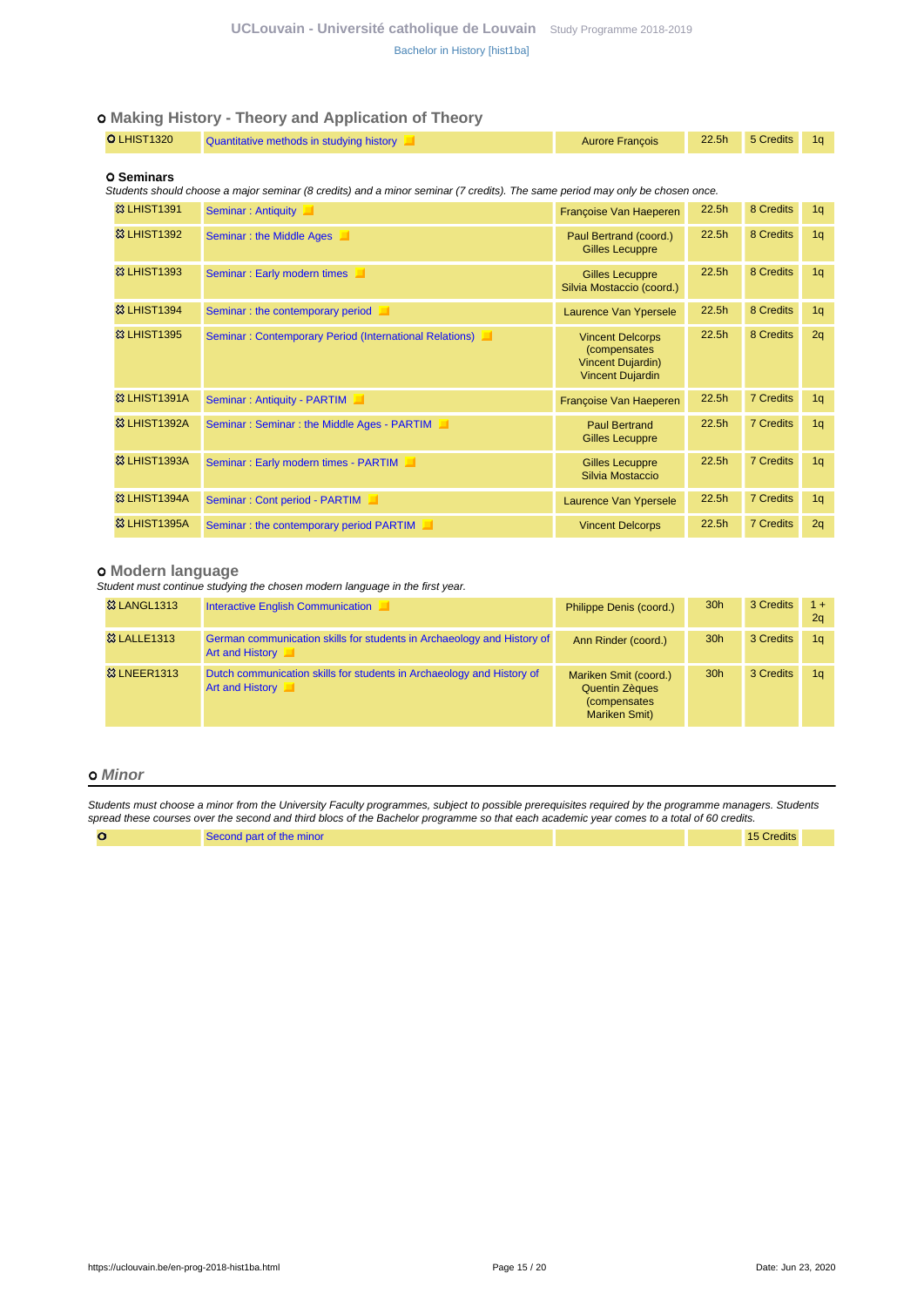# **HIST1BA - Information**

# <span id="page-15-1"></span><span id="page-15-0"></span>**Admission**

Decree of 7 November 2013 defining the landscape of higher education and the academic organization of studies. The admission requirements must be met prior to enrolment in the University.

In the event of the divergence between the different linguistic versions of the present conditions, the French version shall prevail

SUMMARY

- [General requirements](#page-15-2)
- [Specific requirements](#page-15-3)
- [Exam of knowledge of the French language](#page-16-0)
- [Special requirements](#page-16-1)

# <span id="page-15-2"></span>**General requirements**

Except as otherwise provided by other specific legal provisions, admission to undergraduate courses leading to the award of a Bachelor's degree will be granted to students with one of the following qualifications :

1. A Certificate of Upper Secondary Education issued during or after the 1993-1994 academic year by an establishment offering fulltime secondary education or an adult education centre in the French Community of Belgium and, as the case may be, approved if it was issued by an educational institution before 1 January 2008 or affixed with the seal of the French Community if it was issued after this date, or an equivalent certificate awarded by the Examination Board of the French Community during or after 1994;

2. A Certificate of Upper Secondary Education issued no later than the end of the 1992-1993 academic year, along with official documentation attesting to the student's ability to pursue higher education for students applying for a full-length undergraduate degree programme;

3. A diploma awarded by a higher education institution within the French Community that confers an academic degree issued under the above-mentioned Decree, or a diploma awarded by a university or institution dispensing full-time higher education in accordance with earlier legislation;

4. A higher education certificate or diploma awarded by an adult education centre;

5. A pass certificate for one of the entrance examinations (https://uclouvain.be/fr/etudier/inscriptions/examens-admission.html) organized by higher education institutions or by an examination board of the French Community; this document gives admission to studies in the sectors, fields or programmes indicated therein;

6. A diploma, certificate of studies or other qualification similar to those mentioned above, issued by the Flemish Community of Belgium (this qualification does not grant exemption from the French language proficiency examination (https://uclouvain.be/en/study/ inscriptions/language-requirements.html)), the German Community of Belgium or the Royal Military Academy;

7. A diploma, certificate of studies or other qualification obtained abroad and deemed equivalent to the first four mentioned above by virtue of a law, decree, European directive or international convention;

Note:

Requests for equivalence must be submitted no later than 14 July 2018 to the Equivalence department [\(Service des équivalences](http://www.equivalences.cfwb.be/)) of the Ministry of Higher Education and Scientific Research of the French Community of Belgium.

The following two qualifications are automatically deemed equivalent to the Certificate of Upper Secondary Education (Certificat d'enseignement secondaire supérieur – CESS):

- European Baccalaureate issued by the Board of Governors of a European School,

- International Baccalaureate issued by the International Baccalaureate Office in Geneva.

These two qualifications do not, however, provide automatic exemption from the French language proficiency examination (https:// uclouvain.be/en/study/inscriptions/language-requirements.html).

8. Official documentation attesting to a student's ability to pursue higher education (diplôme d'aptitude à accéder à l'enseignement supérieur - DAES), issued by the Examination Board of the French Community.

# <span id="page-15-3"></span>**Specific requirements**

Admission to undergraduate studies on the basis of accreditation of knowledge and skills obtained through professional or personal experience (Accreditation of Prior Experience)

Subject to the general requirements laid down by the authorities of the higher education institution, with the aim of admission to the undergraduate programme, the examination boards accredit the knowledge and skills that students have obtained through their professional or personal experience.

This experience must correspond to at least five years of documented activity, with years spent in higher education being partially taken into account: 60 credits are deemed equivalent to one year of experience, with a maximum of two years being counted. At the end of an assessment procedure organized by the authorities of the higher education institution, the Examination Board will decide whether a student has sufficient skills and knowledge to successfully pursue undergraduate studies.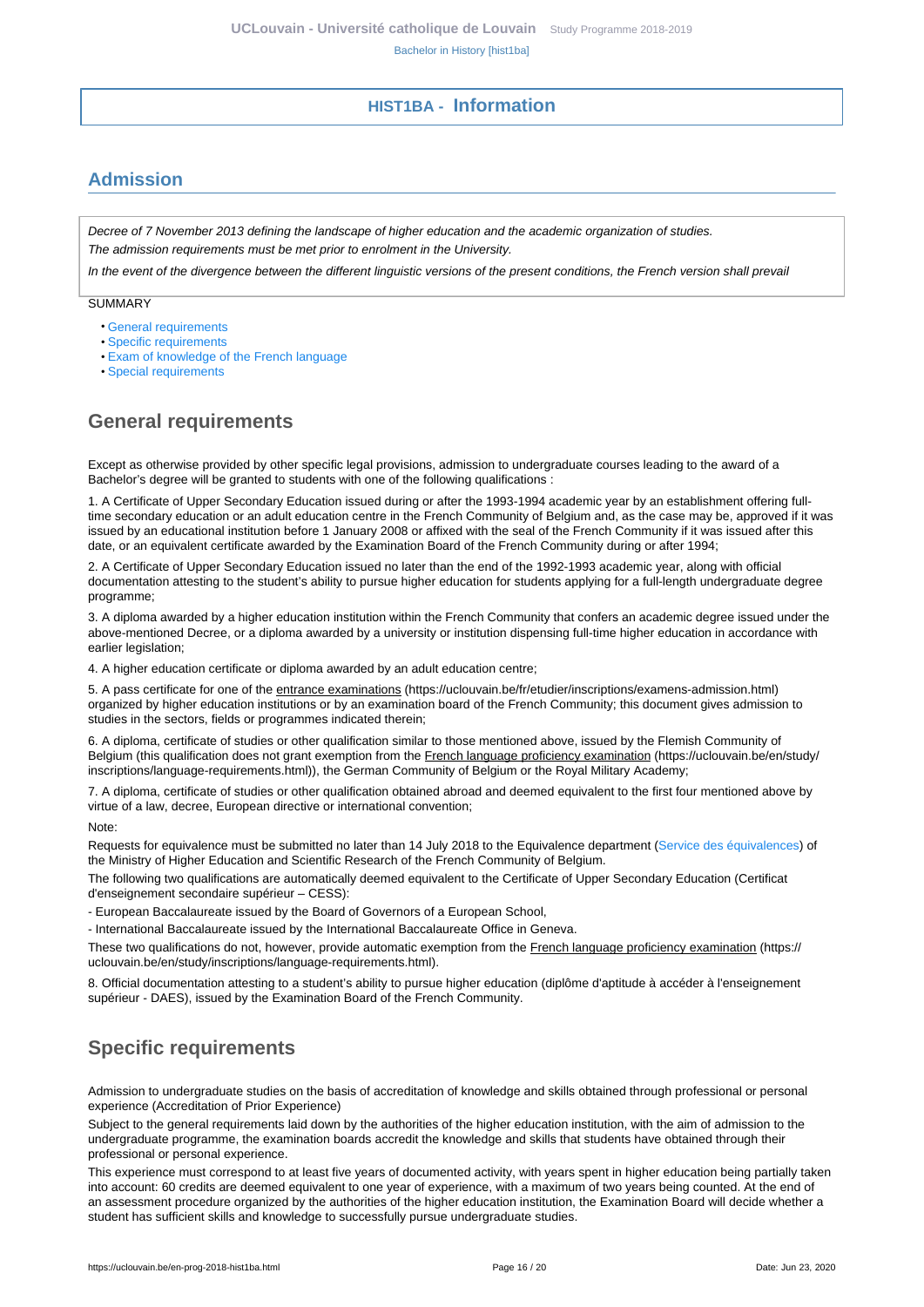After this assessment, the Examination Board will determine the additional courses and possible exemptions constituting the supplementary requirements for the student's admission.

# <span id="page-16-0"></span>**Exam of knowledge of the French language**

Anyone not demonstrating sufficient French language proficiency (https://uclouvain.be/en/study/inscriptions/languagerequirements.html) will not be admitted to the first-year undergraduate examinations.

# <span id="page-16-1"></span>**Special requirements**

- Admission to **undergraduate studies in engineering: civil engineering and architect** Pass certificate for the special entrance examination for undergraduate studies in engineering: civil engineering and architect (https://uclouvain.be/fr/facultes/epl/examenadmission.html). Admission to these courses is always subject to students passing the special entrance examination. Contact the faculty office for the
- programme content and the examination arrangements. • Admission to **undergraduate studies in veterinary medicine**  Admission to undergraduate studies in veterinary medicine is governed by the Decree of 16 June 2006 regulating the number of students in certain higher education undergraduate courses (non-residents) (https://uclouvain.be/en/study/inscriptions/etudescontingentees.html).
- Admission to **undergraduate studies in physiotherapy and rehabilitation** Admission to undergraduate studies in physiotherapy and rehabilitation is governed by the Decree of 16 June 2006 regulating the number of students in certain higher education undergraduate courses (non-residents). (https://uclouvain.be/en/study/inscriptions/ etudes-contingentees.html)
- Admission to **undergraduate studies in psychology and education: speech and language therapy** Admission to undergraduate studies in psychology and education: speech and language therapy is governed by the Decree of 16 June 2006 regulating the number of students in certain higher education undergraduate courses (non-residents) (https:// uclouvain.be/en/study/inscriptions/etudes-contingentees.html).
- Admission to **undergraduate studies in medicine and dental science**

Admission to undergraduate studies in medecine and dental science is governed by the Decree of 16 June 2006 regulating the number of students in certain higher education undergraduate courses (non-residents). (https://uclouvain.be/en/study/inscriptions/ etudes-contingentees.html)

Note: students wishing to enrol for a **Bachelor's degree in Medicine** or a **Bachelor's degree in dental science** must first sit an aptitude test (fr) (https://uclouvain.be/en/study/inscriptions/etudes-contingentees.html).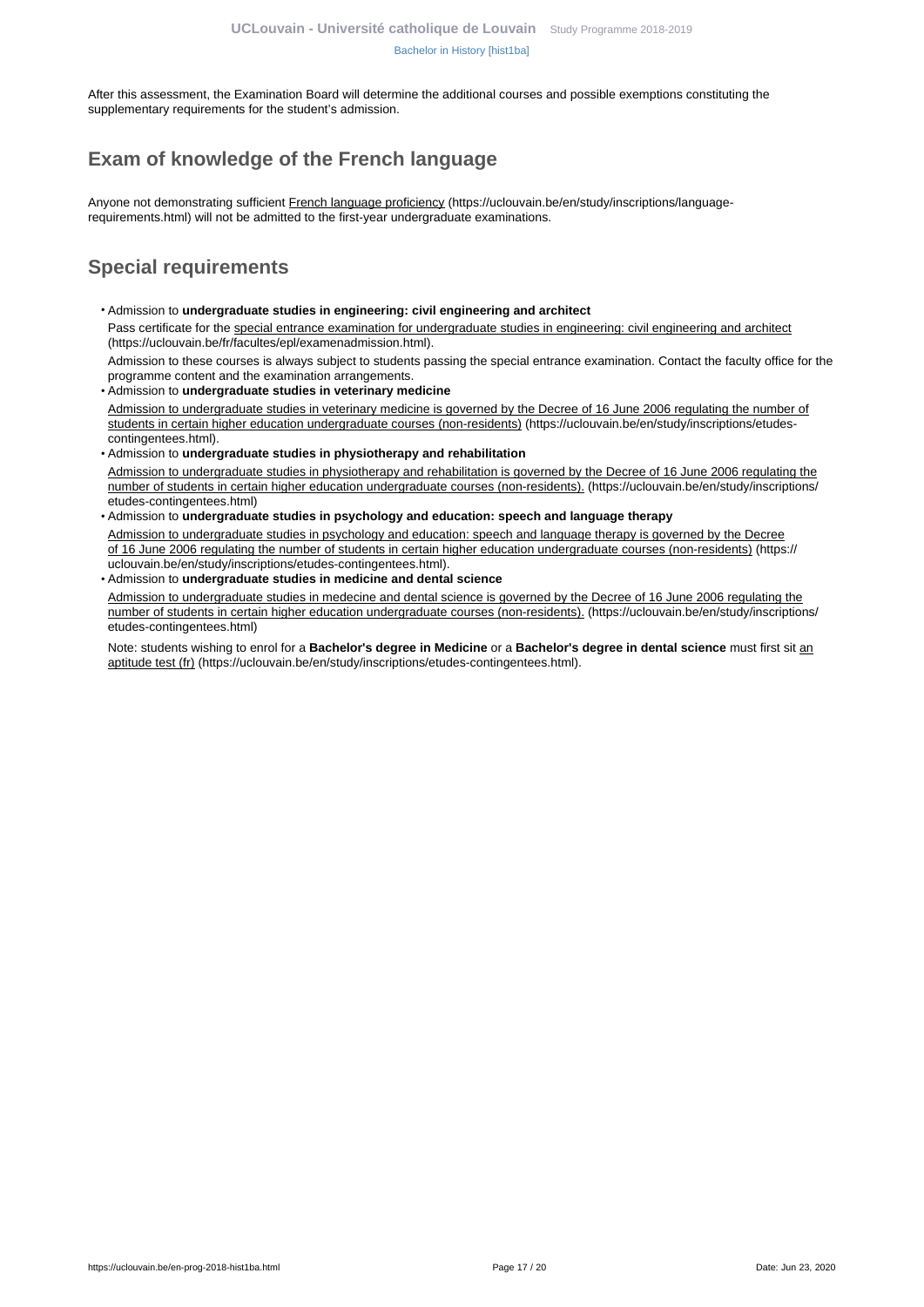# <span id="page-17-0"></span>**Teaching method**

The bachelors programme in Bachelor in History begins with a common semester made up of general courses given within the faculty. These general courses are taught by a team of teachers who emphasize an active exchange involving practical work and student participation.

From the second semester of the first block on, the courses specific to the students' bachelors programme use a variety of pedagogical methods (active learning, a balanced combination of individual and group work) with the aim of acquiring knowledge and the ability to analyse.

Throughout the student's bachelor programme in Bachelor in History, students experience a variety of teaching methods : lectures, group work, individual work, seminars. Some courses also use e-learning (exercises and resources are made available to students, pedagogical management, sharing and evaluation by the class of work).

# <span id="page-17-1"></span>**Evaluation**

**The evaluation methods comply with the regulations concerning studies and exams (https://uclouvain.be/fr/decouvrir/ rgee.html). More detailed explanation of the modalities specific to each learning unit are available on their description sheets under the heading "Learning outcomes evaluation method".**

Depending on the nature of the course and the teaching methods, the evaluation will take different forms. Some courses will involve oral and/or written evaluations (held during one of the three exam sessions: January – June – August/September), whilst the evaluation of seminars will involve more substantial student participation as well as assessment of individual course work. Evaluation methods will be explained at the beginning of each course.

Those exams relating to courses on communication skills will evaluate the student's level, i.e. the practical use of the language in relevant situations.

To obtain a student's average, the grades awarded for each course unit are weighted by their respective credits.

# <span id="page-17-2"></span>**Mobility and/or Internationalisation outlook**

The Bachelor's programme of Bachelor in History allows students to do a part of their studies abroad (Erasmus (https://uclouvain.be/fr/ myucl/administrations/adri/octroi-bourses.html), Mercator (https://uclouvain.be/fr/facultes/psp/mobilite-internationale-0.html)).

Numerous partnerships with the Faculty of Philosophy, Arts and Letters (FIAL): see https://uclouvain.be/fr/facultes/fial/partenaires.html (https://uclouvain.be/fr/facultes/fial/partenaires.html)

**Practical information for arriving FIAL students** : <https://uclouvain.be/en-280048.html>

For more information : erasmus-in-fial@uclouvain.be

**Practical information for departing FIAL students** :<https://uclouvain.be/fr/facultes/fial/etudiant-fial-en-echange.html> For more information : erasmus-out-fial@uclouvain.be

# <span id="page-17-3"></span>**Possible trainings at the end of the programme**

Positioning of the programme within the University cursus

The bachelor's degree in History entitles direct access to [the master's of History.](https://uclouvain.be/en-prog-2012-Lhist2m.html)

Other studies accessible upon completion of the programme

The bachelor's degree in History entitles access to masters organised by other departments or faculties of UCL, subject to respect of the conditions determined by the bodies responsible for managing the programmes in question.

# <span id="page-17-4"></span>**Contacts**

**Attention, you are currently reading an archived page: below contact informations were for program study 2018-2019 only. To get current contact informations please got to [current program study](https://uclouvain.be/fr/catalogue-formations) site.**

### **Curriculum Management**